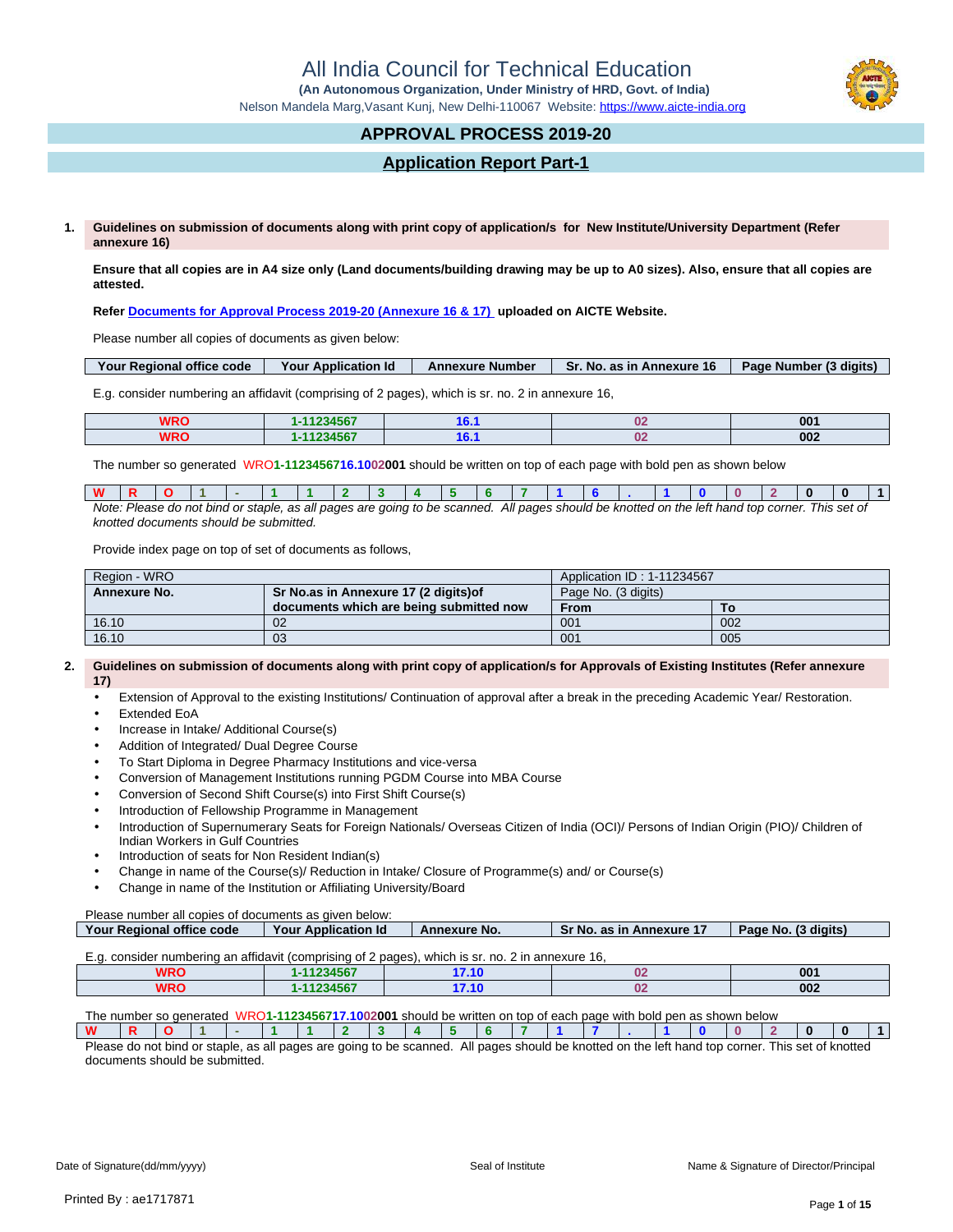# Report Generated on :-27/02/2019

#### Provide index page on top of set of documents as follows,

| Region – WRO |                                                   | Application ID: 1-11234567 |     |
|--------------|---------------------------------------------------|----------------------------|-----|
| Annexure No. | Sr. No. as in annexure 18 (2 digits) of documents | Page No. (3 digits)        |     |
|              | which are being submitted now                     | From                       |     |
| 17.10        | 02                                                | 001                        | 002 |
| 17.10        | 03                                                | 001                        | 005 |

#### **Regional Office codes**

| <b>Eastern</b>  | <b>ERO</b> | <b>North-West</b>                     | <b>NWR</b> | <b>South Central</b>          | <b>SCR</b> | <b>South-West</b> | <b>SWR</b> |
|-----------------|------------|---------------------------------------|------------|-------------------------------|------------|-------------------|------------|
| <b>Northern</b> | <b>NRO</b> | <b>Central</b>                        | <b>CRO</b> | <b>Guwahati Camp Office</b>   | <b>ERO</b> | <b>Southern</b>   | <b>SRO</b> |
| Western         | <b>WRO</b> | <b>Central Camp office</b><br>Vadodra | <b>CRO</b> | <b>South West Camp office</b> | <b>SWR</b> |                   |            |

#### **Important Note for Payments:**

- a) Institutions which do not follow the AICTE guidelines shall be responsible for rejection/ delay in updation of their application and neither AICTE nor the Collecting Bank shall be responsible for any such consequence."
- b) No DD / Cheque / PO to be sent to either Head Office / Regional Office of AICTE. Such payments shall not be processed and the applications are liable to be rejected.

**Note:** Please submit the hard copy of this Report to Regional Officer only if Application status is "Submitted" and Application Substatus is "Payment Received" / "Payment Not Applicable" – **IN CASE OF GOVT/GOVT. AIDED/ CENTRAL/STATE UNIVERSITY DEPT**

\*\*All the Dates in the Report are in dd/mm/yyyy format.

\*\*NA refers to Not Applicable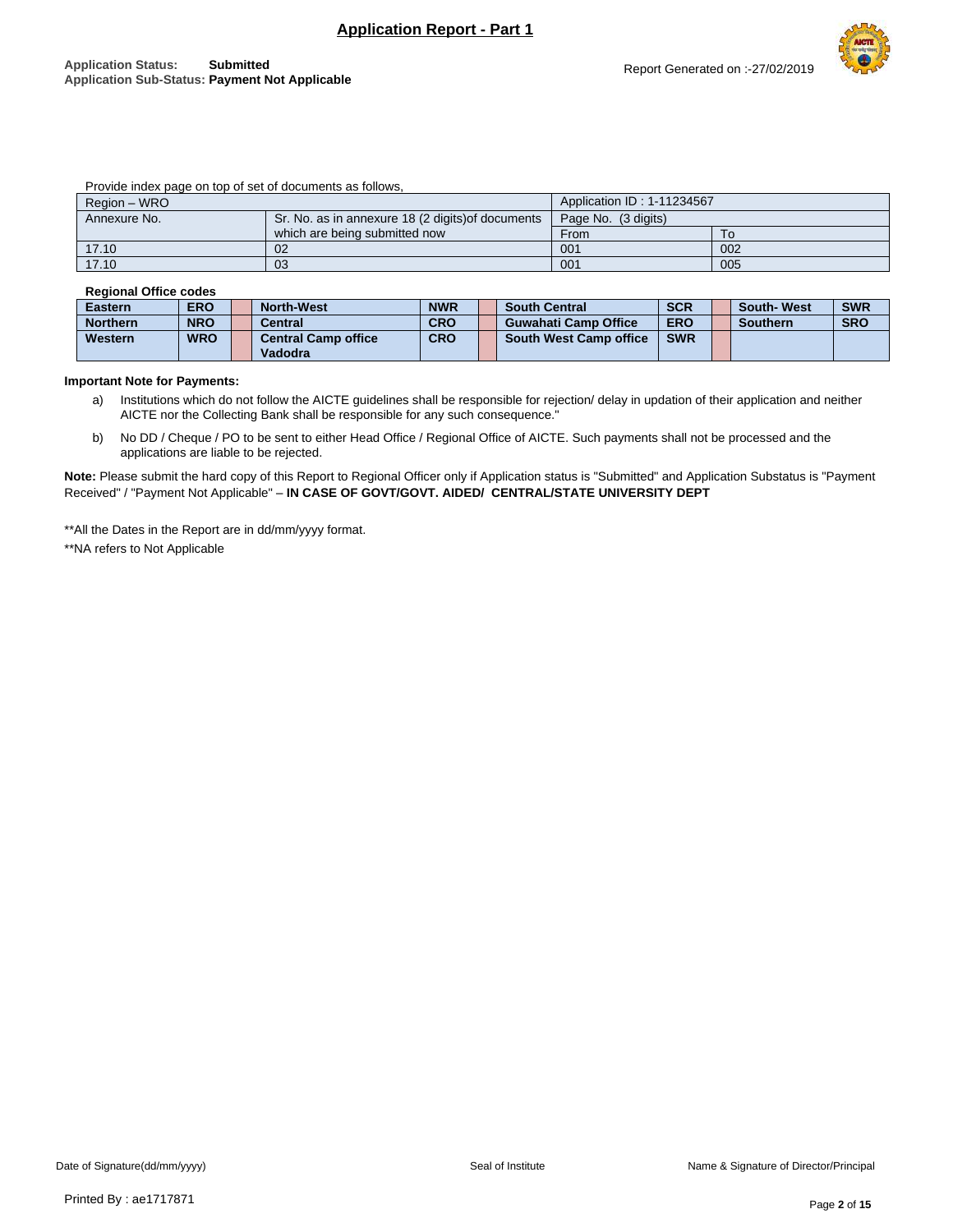| <b>Permanent Institute Id</b> |                                              | 1-18287874                                                                                                                                               | <b>Current Application No.</b>                                                                       | 1-4260102929                         |  |  |  |
|-------------------------------|----------------------------------------------|----------------------------------------------------------------------------------------------------------------------------------------------------------|------------------------------------------------------------------------------------------------------|--------------------------------------|--|--|--|
| <b>Application Type</b>       |                                              | Extension-Expansion-Closure                                                                                                                              | <b>AICTE File No.</b>                                                                                | UP-04/BOS(MCA)                       |  |  |  |
| <b>Institute Details</b>      |                                              |                                                                                                                                                          |                                                                                                      |                                      |  |  |  |
| Name of the                   |                                              | DEPT. OF C.S.I.T., MJP                                                                                                                                   | <b>Address of the Institute/University</b>                                                           | PILIBHIT BY PASS ROAD,               |  |  |  |
| <b>Institute/University</b>   |                                              | ROHILKHAND UNIVERSITY                                                                                                                                    | <b>Department</b>                                                                                    | BAREILLY (U.P.)                      |  |  |  |
| <b>Department</b>             |                                              |                                                                                                                                                          |                                                                                                      |                                      |  |  |  |
| State/UT                      |                                              | Uttar Pradesh                                                                                                                                            | <b>District</b>                                                                                      | <b>BAREILLY</b>                      |  |  |  |
| Pin                           |                                              | 243006                                                                                                                                                   | <b>AICTE Region</b>                                                                                  | Northern                             |  |  |  |
| <b>Town/Village</b>           |                                              | <b>BAREILLY</b>                                                                                                                                          | <b>STD code</b>                                                                                      | 581                                  |  |  |  |
| Land Phone No.                |                                              | 5812520310                                                                                                                                               | <b>Email</b>                                                                                         | bkumar@mjpru.ac.in                   |  |  |  |
| Cell No.                      |                                              | Data Not Provided by the Institute<br>9760018477                                                                                                         | <b>Alternate Email</b>                                                                               | sainibrajesh@gmail.com               |  |  |  |
| FAX No.                       |                                              | 5812520310                                                                                                                                               | Website                                                                                              | www.mjpru.ac.in                      |  |  |  |
| <b>Institute Type</b>         |                                              | <b>University Managed-Govt</b>                                                                                                                           | <b>Women Only Institute</b>                                                                          | No                                   |  |  |  |
| <b>Type Of Minority</b>       |                                              | Data Not Provided by the Institute                                                                                                                       | Name of the Minority                                                                                 | <b>NA</b>                            |  |  |  |
| <b>Minority Institute</b>     |                                              | No                                                                                                                                                       | <b>Minority Name, if Linguistic</b>                                                                  | <b>NA</b>                            |  |  |  |
| <b>PAN</b>                    |                                              | AAAJM1007B                                                                                                                                               | 505202010004094                                                                                      |                                      |  |  |  |
| <b>Bank Name</b>              |                                              | UNION BANK OF INDIA, RU,                                                                                                                                 | <b>Primary Bank Account No.</b><br><b>IFSC No.</b>                                                   | UBIN0550523                          |  |  |  |
|                               |                                              | <b>BAREILLY</b>                                                                                                                                          |                                                                                                      |                                      |  |  |  |
| <b>Approval Year of First</b> |                                              | Date of First Approval by AICTE                                                                                                                          | 20/06/1996                                                                                           |                                      |  |  |  |
| <b>Course</b>                 |                                              |                                                                                                                                                          |                                                                                                      |                                      |  |  |  |
|                               | <b>Questionnaire for Existing Institutes</b> |                                                                                                                                                          |                                                                                                      |                                      |  |  |  |
| Sr. No.                       |                                              | <b>Particulars</b>                                                                                                                                       |                                                                                                      | <b>Details Provided by Institute</b> |  |  |  |
| <b>Question 1</b>             |                                              |                                                                                                                                                          |                                                                                                      |                                      |  |  |  |
| (i)                           |                                              | Do you wish to apply for "Only Extension of Approval (EOA) for 2019-20"?                                                                                 | Yes                                                                                                  |                                      |  |  |  |
| <b>Question 2</b>             |                                              | Do you have Autonomous Status (Academic Autonomy) as conferred by the Affiliating University?                                                            |                                                                                                      |                                      |  |  |  |
| (i)                           | <b>Autonomy Issued Date</b>                  | Yes                                                                                                                                                      |                                                                                                      |                                      |  |  |  |
| (ii)<br>(iii)                 | Autonomy Expiry Date                         | 01/01/1996<br>27/01/2035                                                                                                                                 |                                                                                                      |                                      |  |  |  |
| (iv)                          | Autonomy Conferred by                        |                                                                                                                                                          |                                                                                                      | uNIVERSITY aDMNISTRATION             |  |  |  |
| (v)                           | Order of Conferment                          | mjp/reg/96/01                                                                                                                                            |                                                                                                      |                                      |  |  |  |
| <b>Question 3</b>             |                                              |                                                                                                                                                          |                                                                                                      |                                      |  |  |  |
| (i)                           |                                              | Do you have a valid NBA Accreditation?                                                                                                                   |                                                                                                      | No                                   |  |  |  |
|                               |                                              |                                                                                                                                                          | (Course should be accredited by NBA and Validity of Accredited Courses should be on or after 10th    |                                      |  |  |  |
|                               | Apr, 2018)                                   |                                                                                                                                                          |                                                                                                      |                                      |  |  |  |
| (ii)                          |                                              | No of courses against which valid NBA Accreditation is present                                                                                           |                                                                                                      | $\mathbf 0$                          |  |  |  |
| (iii)                         |                                              | Do you wish to apply for University Name Change?                                                                                                         |                                                                                                      | <b>No</b>                            |  |  |  |
| (iv)                          |                                              | Whether your Institute is Under Submission Scheme?                                                                                                       |                                                                                                      | Data Not Provided by the Institute   |  |  |  |
| (v)                           |                                              | At the time of 1st Approval where your Institute was located?                                                                                            |                                                                                                      | Data Not Provided by the Institute   |  |  |  |
| <b>Question 4</b>             |                                              |                                                                                                                                                          |                                                                                                      |                                      |  |  |  |
| (i)                           |                                              | Do you wish to apply for Restoration?                                                                                                                    |                                                                                                      | No                                   |  |  |  |
|                               |                                              |                                                                                                                                                          | (Applicable ONLY to the Institutes where EoA for 2017-18/2018-19 granted with Punitive Action. No    |                                      |  |  |  |
| (ii)                          |                                              | Admission issued Institutes need not have to answer this question.)<br>Do you wish to apply for Closure of Institute?                                    |                                                                                                      | No                                   |  |  |  |
| (iii)                         |                                              | Do you wish to apply for Conversion from Diploma to Degree or Vice-Versa?                                                                                |                                                                                                      | No                                   |  |  |  |
| (iv)                          |                                              |                                                                                                                                                          | Whether your institution wish to apply for Merger of Courses ('ENGINEERING AND TECHNOLOGY'           | No                                   |  |  |  |
|                               | ONLY)?                                       |                                                                                                                                                          |                                                                                                      |                                      |  |  |  |
| (v)                           |                                              | Whether your Institution is willing to add a New Program or New Level in existing Program?                                                               |                                                                                                      | No                                   |  |  |  |
| (vi)                          |                                              | Whether your institution wish to add New Course at Diploma level under existing UG Pharmacy                                                              |                                                                                                      | No                                   |  |  |  |
| (vii)                         | Program or Vice-Versa?                       | Whether your Institute wishes to apply for conversion from PGDM to MBA ('MANAGEMENT'                                                                     |                                                                                                      | No                                   |  |  |  |
|                               | ONLY)?                                       |                                                                                                                                                          |                                                                                                      |                                      |  |  |  |
| (viii)                        |                                              | Whether your Institute wishes to apply for Change of Shift from Second to First?                                                                         | No                                                                                                   |                                      |  |  |  |
| (ix)                          |                                              | Whether your Institute wishes to apply for Course Name Change?                                                                                           | No                                                                                                   |                                      |  |  |  |
| (x)                           |                                              | Do you wish to apply for MBA to MCA Conversion or Vice Versa?                                                                                            |                                                                                                      | No                                   |  |  |  |
| (xi)                          |                                              | Whether your Institution is willing to convert existing direct 2nd Year division in Engineering &<br>Technology and/or MCA courses into regular courses? |                                                                                                      | No                                   |  |  |  |
| (xii)                         |                                              | Whether your institution is selected for Study in India Program by Govt. by India?                                                                       | No                                                                                                   |                                      |  |  |  |
| (xiii)                        |                                              | Whether your Institution has got affiliation from university or DTE or Board? (Applicable for Only                                                       |                                                                                                      | Data Not Provided by the Institute   |  |  |  |
|                               |                                              | 2018-2019 Approved New Institutes(Excluding Deemed to be (Universities))                                                                                 |                                                                                                      |                                      |  |  |  |
| (xiv)                         |                                              |                                                                                                                                                          | Whether your Institution is going for Merger with other Institution(s) under the same Trust/Society/ | No                                   |  |  |  |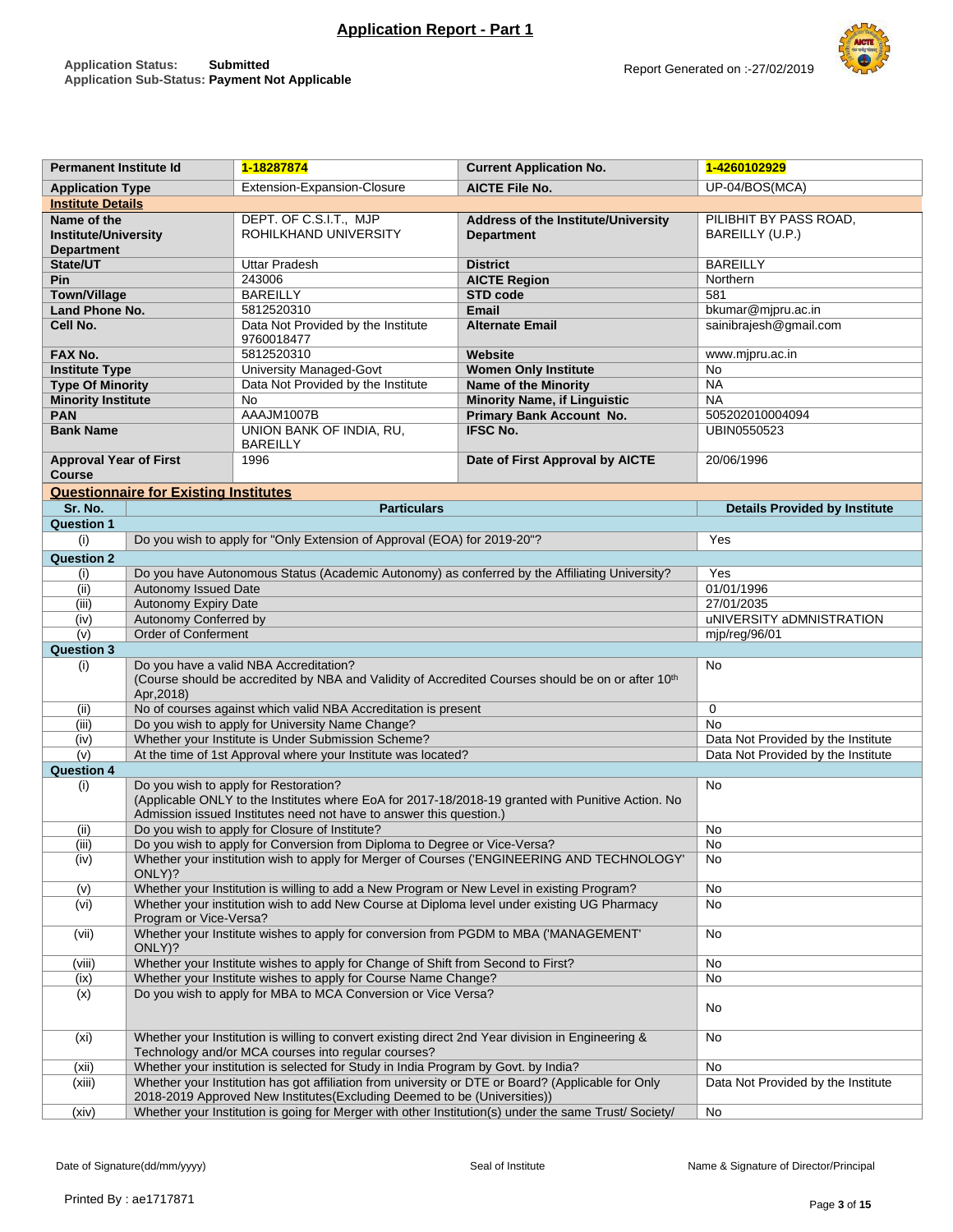

|                            |                                     | Company operating in the same Campus?                                   |                    |                                                                                                 |                                       |  |  |  |
|----------------------------|-------------------------------------|-------------------------------------------------------------------------|--------------------|-------------------------------------------------------------------------------------------------|---------------------------------------|--|--|--|
| <b>Questionnaire</b>       |                                     |                                                                         |                    |                                                                                                 |                                       |  |  |  |
| Sr. No.                    |                                     |                                                                         | <b>Particulars</b> |                                                                                                 | <b>Details Provided by Institute</b>  |  |  |  |
| (i)                        |                                     | Any Unaided Course(In case of Government Aided Institute)?              |                    |                                                                                                 | No                                    |  |  |  |
| (ii)                       |                                     | Number of teaching faculty approved by University/Government?           |                    |                                                                                                 | 6                                     |  |  |  |
| (iii)                      |                                     | Are all approved teaching faculty being paid as per VI pay commission?  |                    |                                                                                                 | Yes                                   |  |  |  |
| (iv)                       |                                     | Are all the teaching faculty, as per AICTE qualification?               |                    |                                                                                                 | Yes                                   |  |  |  |
| (v)                        |                                     | Do you wish to apply closure of Institute?                              |                    |                                                                                                 | No                                    |  |  |  |
| (vi)                       |                                     | Type of Institute Closure Requested?                                    |                    |                                                                                                 | <b>NA</b>                             |  |  |  |
| (vii)                      |                                     | Percentage Grant/Funds Received from Government?                        |                    |                                                                                                 | $\overline{20}$                       |  |  |  |
| (viii)                     |                                     | Whether Institute is operating from Permanent Site/Temporary Site?      |                    |                                                                                                 | <b>Permanent Site</b>                 |  |  |  |
| (ix)                       |                                     | Whether mandatory disclosure is uploaded in Institute's website?        |                    |                                                                                                 | Yes                                   |  |  |  |
| (x)                        |                                     |                                                                         |                    | Whether the Institute following ICAI(Institute of Chartered Accountants of India) Accounting    | Yes                                   |  |  |  |
|                            | Formats?                            |                                                                         |                    |                                                                                                 |                                       |  |  |  |
| (x <sub>i</sub> )          |                                     |                                                                         |                    | Fees to be charged, Reservation policy, Admission policy and Document retention policy are duly | Yes                                   |  |  |  |
|                            | approved by State Govt?             |                                                                         |                    |                                                                                                 |                                       |  |  |  |
| (xii)                      |                                     |                                                                         |                    | Fees to be charged, Reservation policy, Admission policy and Document retention policy are duly | Yes                                   |  |  |  |
|                            |                                     | approved by Affiliating Board/University?:                              |                    |                                                                                                 |                                       |  |  |  |
| (xiii)                     |                                     |                                                                         |                    | Fees to be charged, Reservation policy, Admission policy and Document retention policy are      | Yes                                   |  |  |  |
|                            |                                     | uploaded in Institute's Website?                                        |                    |                                                                                                 |                                       |  |  |  |
| (xiv)                      |                                     |                                                                         |                    | Whether List of faculty along with details and other data uploaded/updated on the institute web | Yes                                   |  |  |  |
|                            | Portal?                             |                                                                         |                    |                                                                                                 |                                       |  |  |  |
| (xv)                       |                                     | Courses/Approved Intake displayed at the entrance of the Institute?     |                    |                                                                                                 | Yes                                   |  |  |  |
| (xvi)                      |                                     | Is the Cafeteria shared among other Institutes?                         |                    |                                                                                                 | Yes                                   |  |  |  |
| (xvii)                     |                                     | Is Library and Reading Room shared among other Institutes?              |                    |                                                                                                 | No                                    |  |  |  |
| (xviii)                    |                                     | Is the Computer Centre shared among other Institutes?                   |                    |                                                                                                 | <b>No</b>                             |  |  |  |
| <b>Application Details</b> |                                     |                                                                         |                    |                                                                                                 |                                       |  |  |  |
| Sr. No.                    |                                     |                                                                         | <b>Particulars</b> |                                                                                                 | <b>Details Provided by Institute</b>  |  |  |  |
| (i)                        | Change of Institute Site            |                                                                         |                    |                                                                                                 | No                                    |  |  |  |
| (ii)                       |                                     | Increase in Intake / Application for New Course                         |                    |                                                                                                 | No                                    |  |  |  |
| (iii)                      |                                     | Closure of Course / Reduction in Intake                                 |                    |                                                                                                 | No                                    |  |  |  |
| (iv)                       |                                     | PIO/FN/Gulf quota Approval status/OCI                                   |                    |                                                                                                 | No                                    |  |  |  |
| (v)                        | <b>NRI</b>                          |                                                                         |                    |                                                                                                 | No                                    |  |  |  |
| (vi)                       |                                     | Change of Name of the Institute                                         |                    |                                                                                                 | No                                    |  |  |  |
| (vii)                      | Old Name of the Institute           |                                                                         |                    |                                                                                                 | <b>NA</b>                             |  |  |  |
| (viii)                     | New Institute Name                  |                                                                         |                    |                                                                                                 | <b>NA</b>                             |  |  |  |
| (ix)                       |                                     | Conversion of Women's Institution into Co-Ed Institution                |                    |                                                                                                 | No                                    |  |  |  |
| (x)                        |                                     | Conversion of Co-ed Institution into Women Institution                  |                    |                                                                                                 | No                                    |  |  |  |
| (x <sub>i</sub> )          |                                     | Introducing a Twining Program with an AICTE approved Indian Institution |                    |                                                                                                 | No                                    |  |  |  |
| (xii)                      |                                     | Introduction of New/Integrated Course                                   |                    |                                                                                                 | No                                    |  |  |  |
| <b>Payment Details</b>     |                                     |                                                                         |                    |                                                                                                 |                                       |  |  |  |
|                            |                                     |                                                                         |                    |                                                                                                 |                                       |  |  |  |
|                            | Data not Entered by Institute       |                                                                         |                    |                                                                                                 |                                       |  |  |  |
|                            |                                     | <b>Details about Parent Organization (Trust/Company)</b>                |                    |                                                                                                 |                                       |  |  |  |
| Name of the Parent         |                                     | MJP ROHILKHAND UNIVERSITY,                                              |                    | <b>Address</b>                                                                                  | PILIBHIT BY PASS ROAD,                |  |  |  |
| organization               |                                     | <b>BAREILLY</b>                                                         |                    |                                                                                                 | BAREILLY (U.P.)                       |  |  |  |
| <b>Town/Village</b>        |                                     | <b>BAREILLY</b>                                                         |                    | State/UT                                                                                        | <b>Uttar Pradesh</b>                  |  |  |  |
| <b>District</b>            |                                     | <b>BAREILLY</b>                                                         |                    | <b>Pin Code</b>                                                                                 | 243006                                |  |  |  |
| <b>Website</b>             |                                     | www.mjpru.ac.in                                                         |                    | Type of the Organization                                                                        | University                            |  |  |  |
| <b>Registered with</b>     |                                     | MJP ROHILKHAND UNIVERSITY,                                              |                    | <b>Registration Date</b>                                                                        | 01/06/1997                            |  |  |  |
|                            |                                     | <b>BAREILLY</b>                                                         |                    |                                                                                                 |                                       |  |  |  |
|                            | <b>Details about Contact Person</b> |                                                                         |                    |                                                                                                 |                                       |  |  |  |
| <b>Title</b>               |                                     | Dr.                                                                     | <b>First Name</b>  | <b>BRAJESH</b>                                                                                  | <b>KUMAR</b><br><b>Last Name</b>      |  |  |  |
| <b>Address</b>             |                                     | PILIBHIT BY PASS ROAD, BAREILLY (U.P.)                                  |                    | <b>Town/Village</b>                                                                             | <b>BAREILLY</b>                       |  |  |  |
| State/UT                   |                                     | Uttar Pradesh                                                           |                    | <b>District</b>                                                                                 | <b>BAREILLY</b>                       |  |  |  |
| <b>Pin Code</b>            |                                     | 243006                                                                  |                    | <b>Designation</b>                                                                              | <b>HEAD &amp; ASSOCIATE PROFESSOR</b> |  |  |  |
| Cell No.                   |                                     | 9760018477                                                              |                    | Alternate Cell No.                                                                              | Data Not Provided by the Institute    |  |  |  |
| Email                      |                                     | bkumar@mjpru.ac.in                                                      |                    | <b>Alternate Email Address</b>                                                                  | sainibrajesh@gmail.com                |  |  |  |
| <b>STD Code</b>            |                                     | 581                                                                     | Land Phone No.     | 2520310                                                                                         | Fax No.<br>2520310                    |  |  |  |
| <b>Land Details</b>        |                                     |                                                                         |                    |                                                                                                 |                                       |  |  |  |
| Location                   |                                     | Rural                                                                   |                    | North Eastern States/Land in                                                                    | No                                    |  |  |  |
|                            |                                     |                                                                         |                    | <b>Hilly Area</b>                                                                               |                                       |  |  |  |
| No. of pieces of Land      |                                     | $\mathbf{1}$                                                            |                    | <b>NA</b><br>Max distance in farthest pieces                                                    |                                       |  |  |  |
|                            |                                     |                                                                         |                    |                                                                                                 |                                       |  |  |  |
| Land registered with       |                                     | STATE GOVT.                                                             |                    | Land Piece Area 1 in acres                                                                      | 206.6                                 |  |  |  |
|                            |                                     |                                                                         |                    |                                                                                                 |                                       |  |  |  |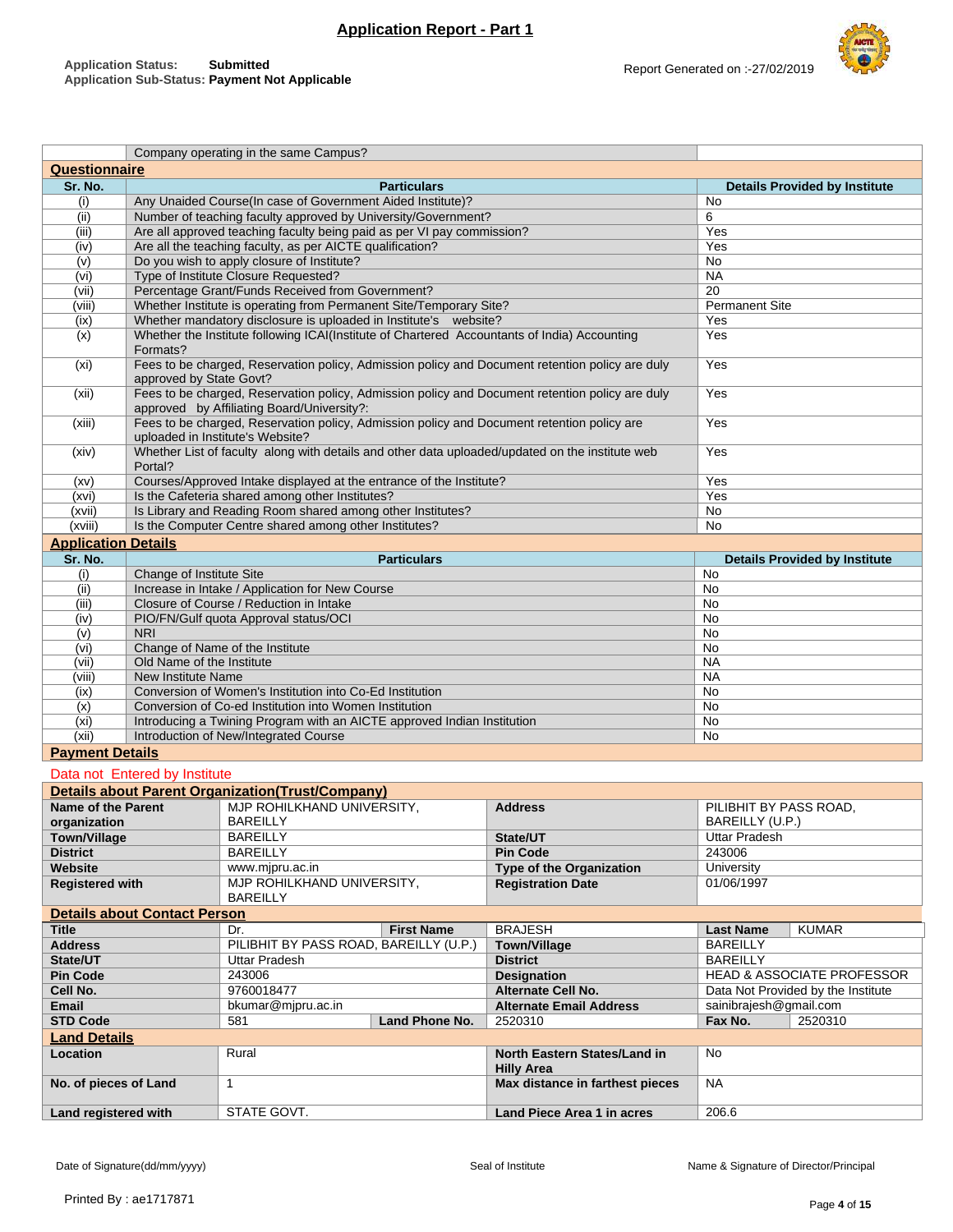| Land ownership details                    | Government Land                    | Land Piece Area 2 in acres         | <b>NA</b>                             |
|-------------------------------------------|------------------------------------|------------------------------------|---------------------------------------|
| Total area in acres                       | 206.6                              | Land Piece Area 3 in acres         | <b>NA</b>                             |
|                                           |                                    |                                    |                                       |
| <b>Land Registration Date</b>             | 21/08/1980                         | Land Use Certificate issued by     | <b>District Authorities and State</b> |
|                                           |                                    |                                    | Government                            |
| <b>Land Use Certificate date</b>          | 26/09/1979                         | <b>Latitude and Longitude</b>      | Latitude - 28, 0, 0                   |
|                                           |                                    |                                    | Longitude - 79, 47, 0                 |
| <b>Mortgage Details (if any)</b>          | No.                                | <b>Purpose of Mortgage</b>         | No.                                   |
| <b>FSI</b>                                | Data Not Provided by the Institute | <b>Build Up Area(Sqm)</b>          | Data Not Provided by the Institute    |
| Additional land for Merger or New Program |                                    | Data Not Provided by the Institute |                                       |
|                                           |                                    |                                    |                                       |

## **Other Land Details**

| Sr. No.                                                                                             | $\mathbf{1}$                          |                                                             |                                                                                                                     | <b>Land Registration No.</b>                                          |                                                                             | 1688/15-(15)-80-44-(5)-77                                 |                                       |
|-----------------------------------------------------------------------------------------------------|---------------------------------------|-------------------------------------------------------------|---------------------------------------------------------------------------------------------------------------------|-----------------------------------------------------------------------|-----------------------------------------------------------------------------|-----------------------------------------------------------|---------------------------------------|
| <b>Date of Registration</b>                                                                         | 21/08/1980                            |                                                             |                                                                                                                     | Area of Land (acres)                                                  |                                                                             | 206.6                                                     |                                       |
| <b>Khasra Number</b>                                                                                | 319335-360                            | 160,165,175,177-194,100,208,212-244,317-                    | etc.                                                                                                                | Plot Number, Survey Number,                                           |                                                                             | U/S 6/7-1894                                              |                                       |
| <b>Land Situated At</b>                                                                             | Bareilly, Pilibhit Bypass road        |                                                             |                                                                                                                     | Land Registered in the name Of                                        |                                                                             | M.J.P Rohilkhand University                               |                                       |
| <b>Type of Ownership (Sale</b><br>deed/ Gift<br>deed/Govt/Private Lease)                            | Ownership                             |                                                             |                                                                                                                     | <b>Land Use Certificate Issued</b>                                    |                                                                             | Yes                                                       |                                       |
| In case of Private Lease-<br>Name of the Leaser                                                     |                                       |                                                             | <b>Name of the Leasee</b>                                                                                           |                                                                       |                                                                             |                                                           |                                       |
| Owner of the land (In<br>whose name last sale<br>deed was made)                                     |                                       |                                                             |                                                                                                                     |                                                                       |                                                                             |                                                           |                                       |
| <b>Land Use Certificate</b><br><b>Issuing Authority</b>                                             | District Authority and State Govt.    |                                                             |                                                                                                                     | Is the Land Mortgaged                                                 |                                                                             | No                                                        |                                       |
| Details of Land If the Land<br>is Mortgaged                                                         | Data Not Provided by the Institute    |                                                             |                                                                                                                     | Land required at the time of<br><b>First AICTE approval(In Acres)</b> |                                                                             | 10                                                        |                                       |
| Land available at the time of First AICTE approval(In Acres)                                        |                                       |                                                             | 206.6                                                                                                               |                                                                       |                                                                             |                                                           |                                       |
| <b>Building Details</b>                                                                             |                                       |                                                             |                                                                                                                     |                                                                       |                                                                             |                                                           |                                       |
| <b>Building Status</b>                                                                              | Available                             |                                                             |                                                                                                                     |                                                                       | <b>Total built up Area(Sqm)</b>                                             | 3136                                                      |                                       |
| <b>Total built up Area(Sqm)</b><br>ready                                                            | 3136                                  |                                                             |                                                                                                                     | <b>Total Carpet Area(Sqm)-</b><br>Instructional-ready                 |                                                                             | 2329                                                      |                                       |
| <b>Total Carpet Area(Sqm)</b><br>Administrative-ready                                               | 8578                                  |                                                             |                                                                                                                     | <b>Total Carpet Area (Sqm)-</b><br>Amenities-ready                    |                                                                             | 45265                                                     |                                       |
| <b>Access and Circulation</b><br>Area (Sqm)                                                         | Data Not Provided by the Institute    |                                                             | Activities in the building other<br>than courses approved by<br><b>AICTE</b>                                        |                                                                       |                                                                             | <b>NIL</b>                                                |                                       |
| <b>Whether Toilet Area is</b><br>maintained as per National<br><b>Building Code (NBC)</b><br>Norms? | Yes                                   |                                                             | <b>Whether Access and Circulation</b><br>Area is maintained as per<br><b>National Building Code (NBC)</b><br>Norms? |                                                                       |                                                                             | Yes                                                       |                                       |
| <b>Funds Position for Building Construction (Rs in Lakhs)</b>                                       |                                       |                                                             |                                                                                                                     |                                                                       |                                                                             |                                                           |                                       |
| Loans:                                                                                              | Data Not Provided<br>by the Institute | Own Share:                                                  |                                                                                                                     | Data Not Provided<br>by the Institute                                 | <b>Funds allocated:</b>                                                     |                                                           | Data Not Provided<br>by the Institute |
| <b>Other Building Details</b>                                                                       |                                       |                                                             |                                                                                                                     |                                                                       |                                                                             |                                                           |                                       |
| Sr. No.                                                                                             |                                       | <b>Building No.</b>                                         |                                                                                                                     | CSIT-2                                                                | <b>Building Name</b>                                                        |                                                           | <b>PG Block</b>                       |
| <b>Sanctioned Built up</b><br>Area(Sqm)                                                             | 683                                   | <b>Constructed Built up Area</b><br>(Sqm)                   |                                                                                                                     | 683                                                                   |                                                                             | <b>Approved Carpet Area</b><br><b>Instructional (Sqm)</b> | 357                                   |
| <b>Constructed Carpet Area</b><br><b>Instructional (Sqm)</b>                                        | 357                                   | <b>Approved Carpet Area-</b><br><b>Administrative (Sqm)</b> |                                                                                                                     | 100                                                                   | (Sqm)                                                                       | <b>Constructed Carpet</b><br><b>Area Administrative</b>   | 100                                   |
| <b>Approved Carpet Area-</b><br>Amenities(Sqm)                                                      | 72                                    | <b>Constructed Carpet Area</b><br>Amenities(Sqm)            |                                                                                                                     | 72                                                                    | (Sqm)                                                                       | <b>Total Area Approved</b>                                | 683                                   |
| <b>Total Area Constructed</b><br>(Sqm)                                                              | 683                                   | <b>Activities Conducted in</b><br>the Building              |                                                                                                                     | Acadamic                                                              | <b>Non AICTE approved</b><br>courses run in the<br><b>Building (If Any)</b> |                                                           | <b>NO</b>                             |
| Name of the Building                                                                                | <b>UP Project and</b>                 | <b>Building Plan Approval</b>                               |                                                                                                                     | 10/01/2007                                                            | Approval No.                                                                |                                                           | 2006/01                               |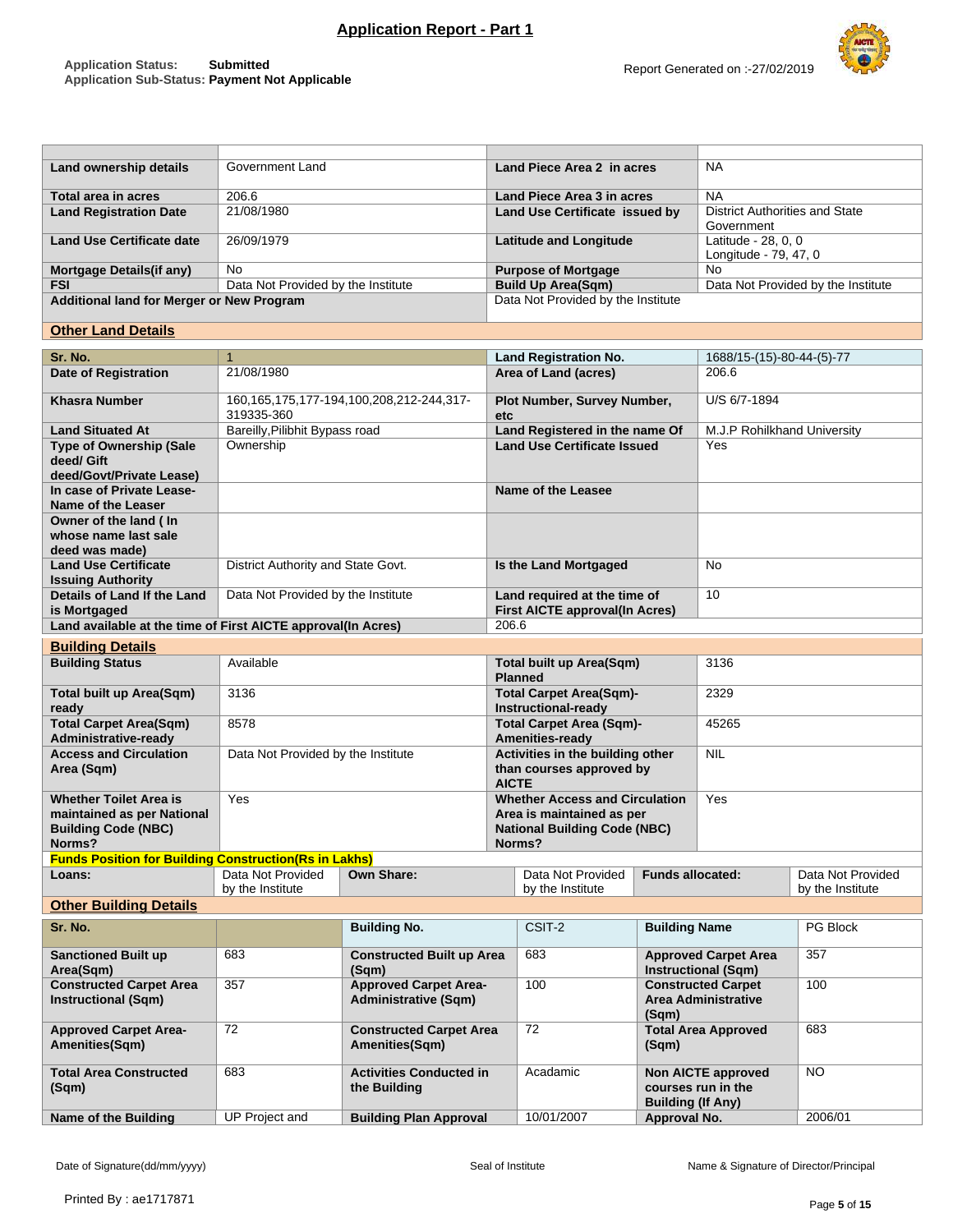

| <b>Plan Approving</b><br>Authority                                | Construction<br>Limited   | Date                                                        |            |                                                                      |                       |
|-------------------------------------------------------------------|---------------------------|-------------------------------------------------------------|------------|----------------------------------------------------------------------|-----------------------|
| Sr. No.                                                           |                           | <b>Building No.</b>                                         | CSIT-3     | <b>Building Name</b>                                                 | <b>Computer Cetre</b> |
| <b>Sanctioned Built up</b><br>Area(Sqm)                           | 1250                      | <b>Constructed Built up Area</b><br>(Sqm)                   | 1100       | <b>Approved Carpet Area</b><br>Instructional (Sqm)                   | 425                   |
| <b>Constructed Carpet Area</b><br><b>Instructional (Sqm)</b>      | 425                       | <b>Approved Carpet Area-</b><br><b>Administrative (Sqm)</b> | 228        | <b>Constructed Carpet</b><br>Area Administrative<br>(Sqm)            | 228                   |
| <b>Approved Carpet Area-</b><br>Amenities(Sqm)                    | 196                       | <b>Constructed Carpet Area</b><br>Amenities(Sqm)            | 196        | <b>Total Area Approved</b><br>(Sqm)                                  | 1250                  |
| <b>Total Area Constructed</b><br>(Sqm)                            | 1100                      | <b>Activities Conducted in</b><br>the Building              | Acadamic   | Non AICTE approved<br>courses run in the<br><b>Building (If Any)</b> | <b>NO</b>             |
| Name of the Building<br><b>Plan Approving</b><br><b>Authority</b> | UP Samaj Kalyan<br>Vibhag | <b>Building Plan Approval</b><br>Date                       | 10/01/2004 | Approval No.                                                         | 2003/01               |

## **Programme and Courses**

| Sr. No.                        |                      | <b>Course Unique Id</b>              | 1-1372327683                                                     | Programme                                           | <b>MCA</b>     |
|--------------------------------|----------------------|--------------------------------------|------------------------------------------------------------------|-----------------------------------------------------|----------------|
| Level                          | <b>POST GRADUATE</b> | <b>Course</b>                        | <b>MASTERS IN</b><br><b>COMPUTER</b><br><b>APPLICATIONS</b>      | <b>Shift</b>                                        | 1st Shift      |
| <b>FT/PT</b>                   | <b>FULL TIME</b>     | <b>Started In</b>                    | 1996                                                             | <b>Applying For</b>                                 | EoA Only       |
| <b>Course Duration</b>         | 3                    | <b>Current Intake</b><br>$(2018-19)$ | 30                                                               | <b>Applied for</b><br>Intake(2019-20)               | 30             |
| <b>NRI</b>                     | Not interested       | <b>University/ Board</b>             | M.J.P. Rohilkhand<br>University, Bareilly                        | PIO / FN / Gulf Quota<br><b>Approval status OCI</b> | Not interested |
| <b>Twining Program Request</b> |                      | Not interested                       | NBA Accreditation status (As on 10 <sup>th</sup> April,<br>2018) | <b>No</b>                                           |                |

# **Dual Degree/Integrated Course Details**

## Data not entered by Institute

# **Vocational Course Details**

# Data not entered by Institute

# **Instructional Area**

| Sr.<br>No. | Programme  | Level                          | <b>Building</b><br>No. | <b>Building</b><br><b>Name</b> | <b>Room</b><br><b>Type</b>  | Roo<br>m<br>No.              | Average<br>Carpet<br>Area (Sqm) | <b>Flooring</b> | Wall &<br><b>Painting</b> | Elec &<br>lighting | <b>Furniture</b><br>&<br><b>Fixtures</b> |
|------------|------------|--------------------------------|------------------------|--------------------------------|-----------------------------|------------------------------|---------------------------------|-----------------|---------------------------|--------------------|------------------------------------------|
|            | <b>MCA</b> | <b>POST</b><br><b>GRADUATE</b> | CSIT-3                 | Computer<br>Cetre              | Laboratorv                  | CL <sub>2</sub>              | 37                              | Ready           | Ready                     | Ready              | Ready                                    |
| 2          | <b>MCA</b> | <b>POST</b><br><b>GRADUATE</b> | CSIT-3                 | Computer<br>Cetre              | Classroom                   | CL <sub>3</sub>              | 61                              | Ready           | Ready                     | Ready              | Ready                                    |
| 3          | <b>MCA</b> | <b>POST</b><br><b>GRADUATE</b> | CSIT-3                 | Computer<br>Cetre              | Studio /<br>Display<br>Room | CS <sub>1</sub>              | 150                             | Ready           | Ready                     | Ready              | Ready                                    |
| 4          | <b>MCA</b> | <b>POST</b><br><b>GRADUATE</b> | CSIT-2                 | <b>PG Block</b>                | Seminar<br>Hall             | <b>CSR</b>                   | 179                             | Ready           | Ready                     | Ready              | Not Ready                                |
| 5          | <b>MCA</b> | <b>POST</b><br><b>GRADUATE</b> | CSIT-2                 | PG Block                       | Classroom                   | <b>CSR</b><br>$\overline{2}$ | 89                              | Ready           | Ready                     | Ready              | Not Ready                                |
| 6          | <b>MCA</b> | <b>POST</b><br><b>GRADUATE</b> | CSIT-2                 | <b>PG Block</b>                | Classroom                   | <b>CSR</b><br>3              | 89                              | Ready           | Ready                     | Ready              | Not Ready                                |
| 7          | <b>MCA</b> | <b>POST</b><br><b>GRADUATE</b> | CSIT-3                 | Computer<br>Cetre              | Computer<br>Laboratorv      | LB <sub>01</sub>             | 290                             | Ready           | Ready                     | Ready              | Ready                                    |
| 8          | <b>MCA</b> | <b>POST</b>                    | ECE-2                  | <b>ECE</b>                     | Library &                   | <b>LR01</b>                  | 450                             | Readv           | Ready                     | Ready              | Ready                                    |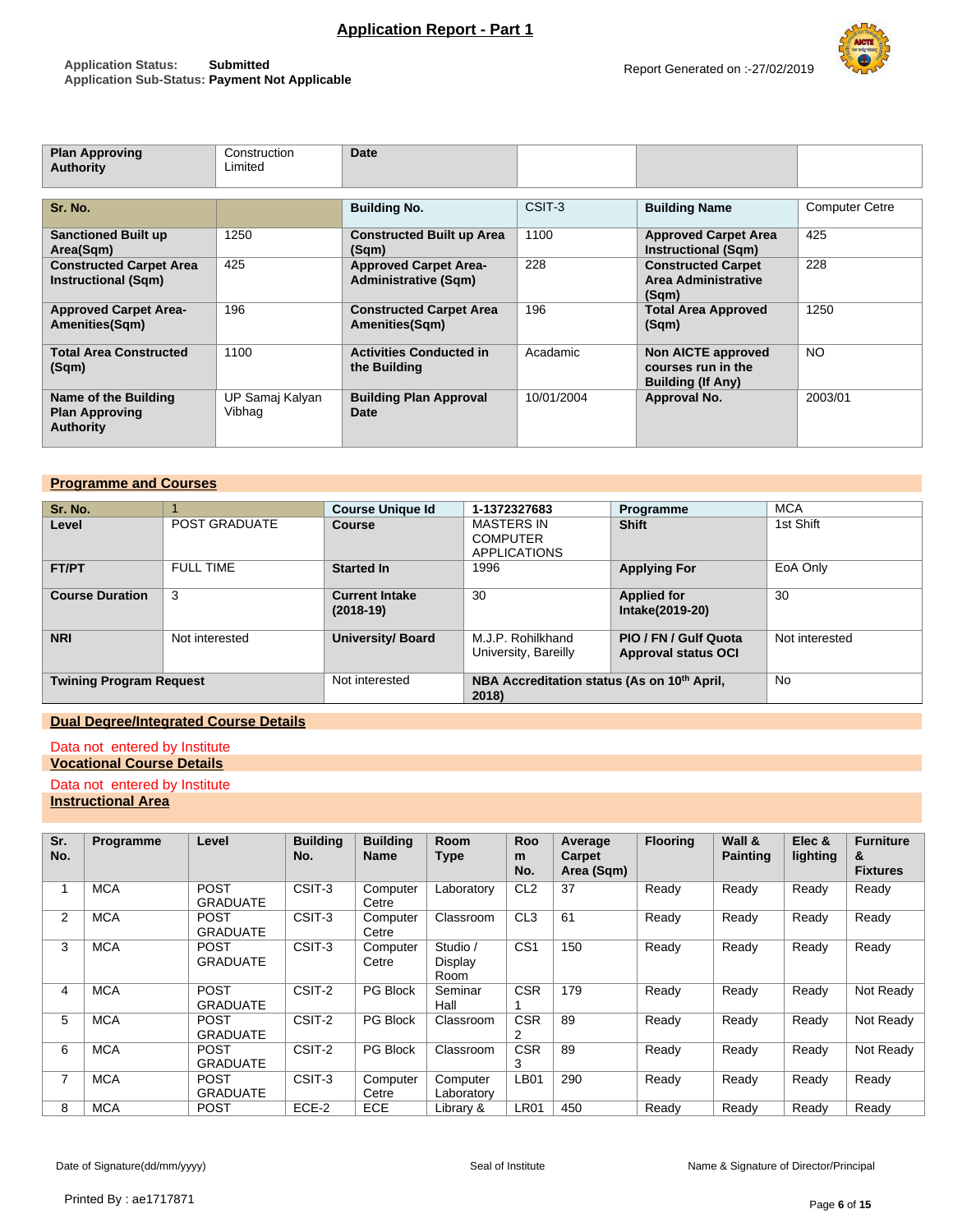## **Application Status: Submitted Application Sub-Status: Payment Not Applicable**



|    |            | GRADUATE    |        |          | Reading  |                 |     |       |       |       |       |
|----|------------|-------------|--------|----------|----------|-----------------|-----|-------|-------|-------|-------|
|    |            |             |        |          | Room     |                 |     |       |       |       |       |
|    | <b>MCA</b> | <b>POST</b> | CSIT-3 | Computer | Seminar  | SM <sub>1</sub> | 150 | Ready | Ready | Ready | Ready |
|    |            | GRADUATE    |        | Cetre    | Hall     |                 |     |       |       |       |       |
| 10 | <b>MCA</b> | <b>POST</b> | CSIT-3 | Computer | Tutorial | TR <sub>1</sub> | 38  | Ready | Ready | Ready | Ready |
|    |            | GRADUATE    |        | Cetre    | Room     |                 |     |       |       |       |       |
|    | <b>MCA</b> | <b>POST</b> | CSIT-3 | Computer | Tutorial | TR <sub>2</sub> | 38  | Ready | Ready | Ready | Ready |
|    |            | GRADUATE    |        | Cetre    | Room     |                 |     |       |       |       |       |

## **Instructional Area Common Facilities**

| Sr.<br>No. | <b>Building</b><br>No.                      | <b>Building Name</b>                  | <b>Room Type</b>         | Room Id | Area<br>(Sqm) | <b>Flooring</b> | Wall &<br><b>Painting</b> | Elec &<br>lighting | <b>Furniture &amp;</b><br><b>Fixtures</b> |
|------------|---------------------------------------------|---------------------------------------|--------------------------|---------|---------------|-----------------|---------------------------|--------------------|-------------------------------------------|
|            | Data Not<br>Provided<br>by the<br>Institute | Data Not Provided by<br>the Institute | Computer<br>Center       | CSIT-3  | 1250          | Ready           | Ready                     | Ready              | Ready                                     |
| ົ          | Data Not<br>Provided<br>by the<br>Institute | Data Not Provided by<br>the Institute | Library&Readin<br>g Room | LR1     | 450           | Ready           | Ready                     | Ready              | Ready                                     |

## **Administrative Area**

| Sr.<br>No.     | <b>Building</b><br>No.                      | <b>Building Name</b>     | <b>Room Type</b>                        | Room Id      | Area<br>(Sqm)   | <b>Flooring</b> | Wall &<br><b>Painting</b> | Elec &<br>lighting | <b>Furniture &amp;</b><br><b>Fixtures</b> |
|----------------|---------------------------------------------|--------------------------|-----------------------------------------|--------------|-----------------|-----------------|---------------------------|--------------------|-------------------------------------------|
| 1              | Data Not<br>Provided<br>by the<br>Institute | <b>ADMIN</b>             | Office All<br>Inclusive                 | AD-BLK       | 8000            | Ready           | Ready                     | Ready              | Ready                                     |
| $\overline{2}$ | 01                                          | cafeteria                | Pantry for<br>Staff                     | CF-CMN       | 45              | Ready           | Ready                     | Ready              | Ready                                     |
| 3              | $CSIT-3$                                    | <b>Computer Center</b>   | <b>Faculty Room</b>                     | CR1-04       | 96              | Ready           | Ready                     | Ready              | Ready                                     |
| 4              | CSIT-3                                      | <b>Computer Center</b>   | <b>Faculty Room</b>                     | CR5-16       | 108             | Ready           | Ready                     | Ready              | Ready                                     |
| 5              | $CSIT-1$                                    | CSIT                     | <b>Exam Control</b><br>Office           | $CS-203$     | 77.76           | Ready           | Ready                     | Ready              | Ready                                     |
| 6              | $CSIT-1$                                    | $\overline{\text{CSIT}}$ | Maintenance                             | $CS-205$     | 10.02           | Ready           | Ready                     | Ready              | Ready                                     |
| 7              | CSIT-1                                      | CSIT                     | Housekeeping                            | $CS-207$     | 10.2            | Ready           | Ready                     | Ready              | Ready                                     |
| 8              | CSIT <sub>1</sub>                           | CSIT                     | Department<br>Office                    | CS101        | 48              | Ready           | Ready                     | Ready              | Ready                                     |
| 9              | CSIT-1                                      | CSIT                     | Cabin for<br>Head of Dept               | <b>CS102</b> | 24              | Ready           | Ready                     | Ready              | Ready                                     |
| 10             | Data Not<br>Provided<br>by the<br>Institute | N <sub>K</sub>           | Principal<br><b>Directors</b><br>Office | EE102        | 36              | Ready           | Ready                     | Ready              | Ready                                     |
| 11             | CSIT-2                                      | PG Block                 | Faculty Room                            | $FR1-8$      | 72              | Ready           | Ready                     | Ready              | Ready                                     |
| 12             | Data Not<br>Provided<br>by the<br>Institute | <b>ADMIN</b>             | <b>Board Room</b>                       | NK-BR        | 75              | Ready           | Ready                     | Ready              | Ready                                     |
| 13             | Data Not<br>Provided<br>by the<br>Institute | <b>ADMIN</b>             | <b>Office All</b><br>Inclusive          | NK-OF        | $\overline{77}$ | Ready           | Ready                     | Ready              | Ready                                     |
| 14             | CSIT-1                                      | CSIT                     | Reception<br>Area                       | NK-REC       | 50              | Ready           | Ready                     | Ready              | Ready                                     |
| 15             | Data Not<br>Provided<br>by the<br>Institute | <b>PLACEMENT</b>         | Placement<br>Office                     | <b>PLACE</b> | 800             | Ready           | Ready                     | Ready              | Ready                                     |
| 16             | Data Not<br>Provided                        | <b>ADMIN</b>             | Security                                | $S-101$      | $\overline{12}$ | Ready           | Ready                     | Ready              | Ready                                     |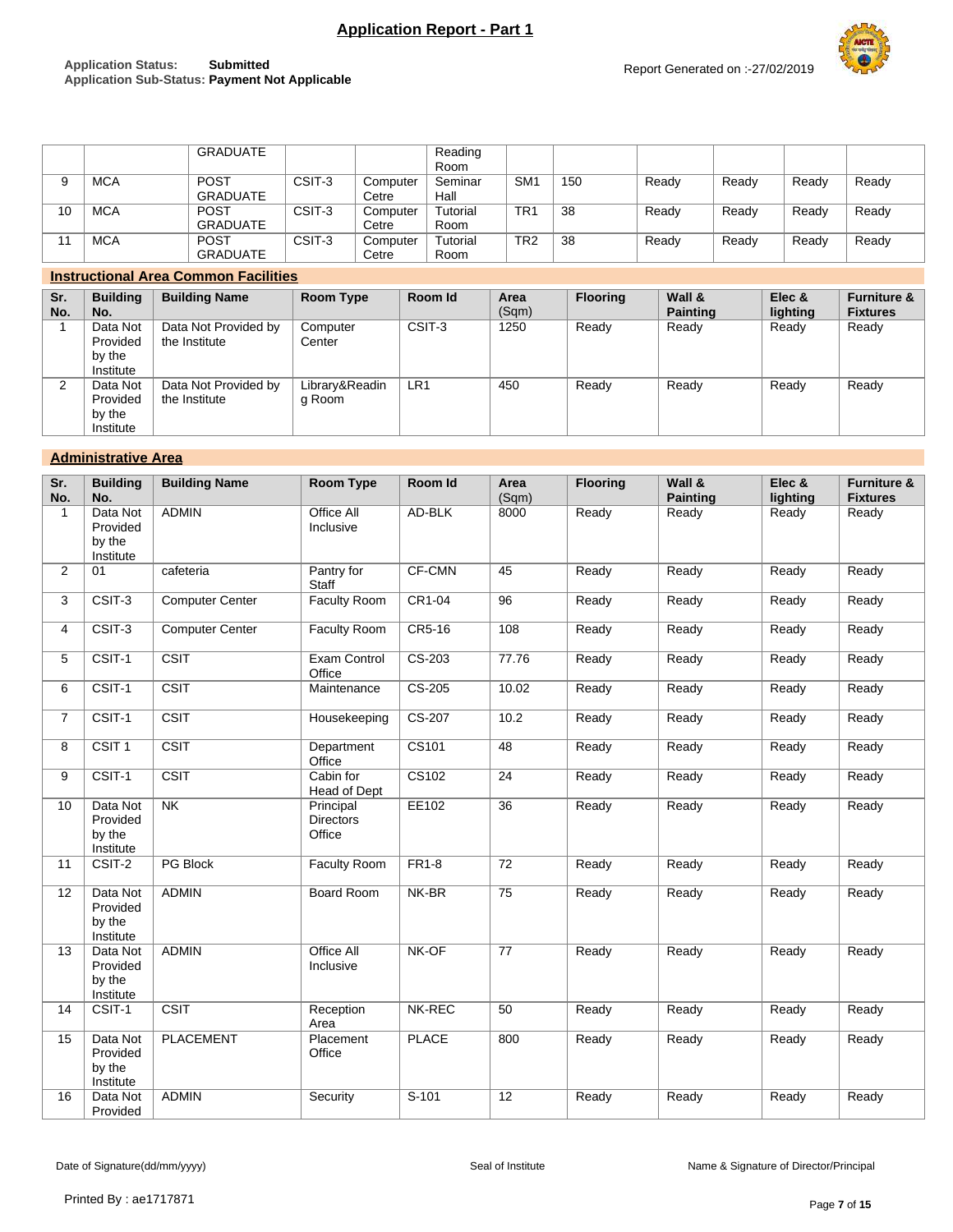## **Application Status: Submitted Application Sub-Status: Payment Not Applicable**



|    | by the<br>Institute                         |                                       |                      |               |      |       |       |       |       |
|----|---------------------------------------------|---------------------------------------|----------------------|---------------|------|-------|-------|-------|-------|
| 17 | Data Not<br>Provided<br>by the<br>Institute | Data Not Provided by<br>the Institute | <b>Central Store</b> | <b>STORE</b>  | 85.8 | Ready | Ready | Ready | Ready |
| 18 | CSIT-3                                      | <b>Computer Center</b>                | Maintenance          | <b>UPS1-2</b> | 24   | Ready | Ready | Ready | Ready |

## **Amenities Area**

| Sr.<br>No.     | <b>Building</b><br>No.                      | <b>Building Name</b>                  | <b>Room Type</b>              | Room Id          | Area<br>(Sqm) | <b>Flooring</b> | Wall &<br><b>Painting</b> | Elec &<br>lighting | <b>Furniture</b><br>& Fixtures |
|----------------|---------------------------------------------|---------------------------------------|-------------------------------|------------------|---------------|-----------------|---------------------------|--------------------|--------------------------------|
| 1              | Data Not<br>Provided<br>by the<br>Institute | Data Not Provided by<br>the Institute | <b>Boys</b><br>Common<br>Room | BCR01            | 100           | Ready           | Ready                     | Ready              | Ready                          |
| $\overline{2}$ | Data Not<br>Provided<br>by the<br>Institute | Data Not Provided by<br>the Institute | Cafeteria                     | CAFE01           | 200           | Ready           | Ready                     | Ready              | Ready                          |
| 3              | CSIT-3                                      | <b>Computer Center</b>                | Toilet                        | CCT1             | 12            | Ready           | Ready                     | Readv              | Ready                          |
| 4              | CSIT-3                                      | <b>Computer Center</b>                | Toilet                        | CCT <sub>2</sub> | 8             | Ready           | Ready                     | Ready              | Ready                          |
| 5              | CSIT-3                                      | <b>Computer Center</b>                | Toilet                        | CCT <sub>3</sub> | 8             | Ready           | Ready                     | Ready              | Ready                          |
| 6              | CSIT-3                                      | <b>Computer Center</b>                | Toilet                        | CCT4             | 12            | Ready           | Ready                     | Ready              | Ready                          |
| $\overline{7}$ | $CSIT-1$                                    | <b>CSIT</b>                           | Toilet                        | CS-114           | 10            | Ready           | Ready                     | Ready              | Ready                          |
| 8              | CSIT--1                                     | <b>CSIT</b>                           | Toilet                        | CS-115           | 10            | Ready           | Ready                     | Ready              | Ready                          |
| 9              | $CSIT-1$                                    | CSIT                                  | Toilet                        | $CS-116$         | 10            | Ready           | Ready                     | Ready              | Ready                          |
| 10             | CSIT--1                                     | <b>CSIT</b>                           | Toilet                        | CS-117           | 10            | Ready           | Ready                     | Ready              | Ready                          |
| 11             | CSIT-2                                      | PG BLOCK                              | Toilet                        | CST <sub>1</sub> | 13            | Ready           | Ready                     | Ready              | Ready                          |
| 12             | $\overline{\text{CSIT-2}}$                  | PG BLOCK                              | Toilet                        | CST <sub>2</sub> | 13            | Ready           | Ready                     | Ready              | Ready                          |
| 13             | Data Not<br>Provided<br>by the<br>Institute | Data Not Provided by<br>the Institute | Girls Common<br>Room          | GCR01            | 100           | Ready           | Ready                     | Ready              | Ready                          |
| 14             | Data Not<br>Provided<br>by the<br>Institute | Data Not Provided by<br>the Institute | <b>Guest House</b>            | GH <sub>01</sub> | 4000          | Ready           | Ready                     | Ready              | Ready                          |
| 15             | Data Not<br>Provided<br>by the<br>Institute | Data Not Provided by<br>the Institute | First aid cum<br>Sick Room    | MED01            | 275           | Ready           | Ready                     | Ready              | Ready                          |
| 16             | mph                                         | multipurpose hall                     | Auditorium                    | <b>MP HAL</b>    | 1200          | Ready           | Ready                     | Ready              | Ready                          |
| 17             | Data Not<br>Provided<br>by the<br>Institute | Data Not Provided by<br>the Institute | Principal's<br>Quarter        | PROF-1           | 200           | Ready           | Ready                     | Ready              | Ready                          |
| 18             | Data Not<br>Provided<br>by the<br>Institute | Data Not Provided by<br>the Institute | Student<br>activity / GCR     | <b>SA01</b>      | 300           | Ready           | Ready                     | Ready              | Ready                          |
| 19             | Data Not<br>Provided<br>by the<br>Institute | Data Not Provided by<br>the Institute | Sports Club                   | $SC-01$          | 20000         | Ready           | Ready                     | Ready              | Ready                          |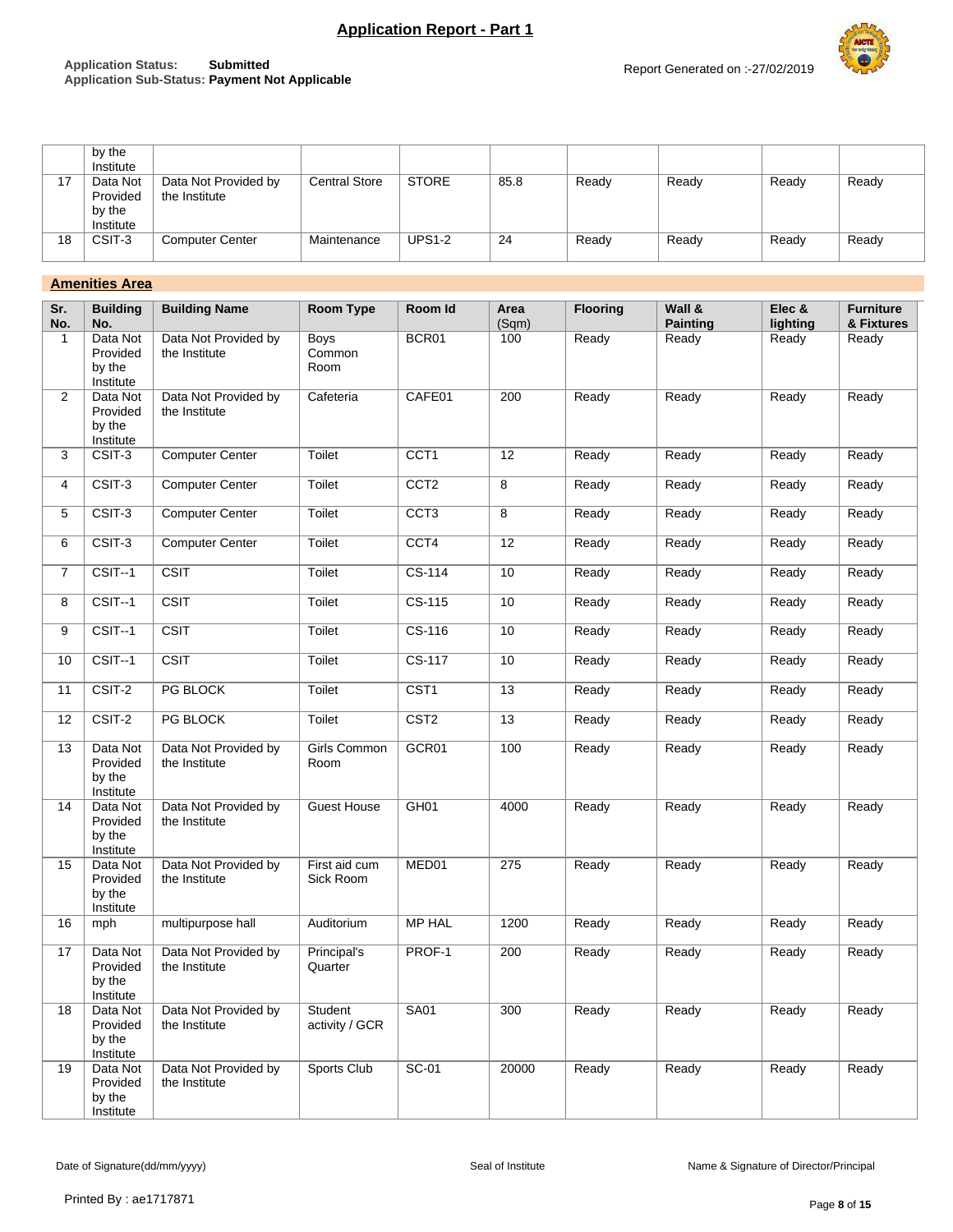

## **Application Status: Submitted Application Sub-Status: Payment Not Applicable**

# **Circulation Area**

| Sr.<br>No.     | <b>Building</b><br>No.                      | <b>Building Name</b>                  | Room Type                            | Room Id | Area<br>(Sqm) | <b>Flooring</b> | Wall &<br><b>Painting</b> | Elec &<br>lighting | <b>Furniture</b><br>& Fixtures |
|----------------|---------------------------------------------|---------------------------------------|--------------------------------------|---------|---------------|-----------------|---------------------------|--------------------|--------------------------------|
|                | Data Not<br>Provided<br>by the<br>Institute | Data Not Provided by<br>the Institute | Corridors                            | 471     | Yes           | Ready           | Ready                     | Ready              | $\checkmark$                   |
| $\overline{2}$ | Data Not<br>Provided<br>by the<br>Institute | Data Not Provided by<br>the Institute | Other Areas<br>(in Sq m)             | 250     | Yes           | Ready           | Ready                     | Ready              | $\checkmark$                   |
| 3              | Data Not<br>Provided<br>by the<br>Institute | Data Not Provided by<br>the Institute | Other<br>Common<br>Area (in Sq<br>m) | 400     | Yes           | Ready           | Ready                     | Ready              | $\checkmark$                   |

## **Laboratory Details**

| Sr.<br>No. | Programme  | Level                          | <b>Course</b>                                               | <b>Building</b><br>No.                      | <b>Building</b><br><b>Name</b>              | Name of Lab                                                                               | Yearly<br><b>Budget</b><br>$(E)$ (Rs) | Yearly<br><b>Budget</b><br>(C)(Rs) | <b>Invest</b><br>ment<br>till<br><b>Date</b><br>(Rs) | <b>Rese</b><br>arch<br>Lab? |
|------------|------------|--------------------------------|-------------------------------------------------------------|---------------------------------------------|---------------------------------------------|-------------------------------------------------------------------------------------------|---------------------------------------|------------------------------------|------------------------------------------------------|-----------------------------|
|            | <b>MCA</b> | POST<br><b>GRADUATE</b>        | <b>MASTERS IN</b><br><b>COMPUTER</b><br><b>APPLICATIONS</b> | Data Not<br>Provided<br>by the<br>Institute | Data Not<br>Provided<br>by the<br>Institute | <b>BASIC</b><br><b>COMPUTER</b><br>LAB                                                    | 50000                                 | 10000                              | 40000                                                | <b>No</b>                   |
| 2          | <b>MCA</b> | POST<br><b>GRADUATE</b>        | <b>MASTERS IN</b><br><b>COMPUTER</b><br><b>APPLICATIONS</b> | Data Not<br>Provided<br>by the<br>Institute | Data Not<br>Provided<br>by the<br>Institute | CAD<br>LAB(SHARIN<br>G BAISIS)                                                            | 50000                                 | 10000                              | 35000                                                | <b>No</b>                   |
| 3          | <b>MCA</b> | <b>POST</b><br><b>GRADUATE</b> | <b>MASTERS IN</b><br><b>COMPUTER</b><br><b>APPLICATIONS</b> | Data Not<br>Provided<br>by the<br>Institute | Data Not<br>Provided<br>by the<br>Institute | <b>DATABASE</b><br>LAB                                                                    | 50000                                 | 10000                              | 35000                                                | Yes                         |
| 4          | <b>MCA</b> | POST<br><b>GRADUATE</b>        | <b>MASTERS IN</b><br><b>COMPUTER</b><br><b>APPLICATIONS</b> | Data Not<br>Provided<br>by the<br>Institute | Data Not<br>Provided<br>by the<br>Institute | <b>MULTIMEDIA</b><br><b>LAB SHARED</b><br><b>WITH</b><br><b>B.TECH.PRO</b><br><b>GRAM</b> | 50000                                 | 10000                              | 46000                                                | <b>No</b>                   |
| 5          | <b>MCA</b> | <b>POST</b><br><b>GRADUATE</b> | <b>MASTERS IN</b><br><b>COMPUTER</b><br><b>APPLICATIONS</b> | Data Not<br>Provided<br>by the<br>Institute | Data Not<br>Provided<br>by the<br>Institute | <b>NETWORKIN</b><br><b>GLAB</b><br><b>SHARED</b><br>WITH B.TECH<br><b>PROGRAM</b>         | 50000                                 | 10000                              | 35000                                                | <b>No</b>                   |
| 6          | <b>MCA</b> | POST<br><b>GRADUATE</b>        | <b>MASTERS IN</b><br><b>COMPUTER</b><br><b>APPLICATIONS</b> | Data Not<br>Provided<br>by the<br>Institute | Data Not<br>Provided<br>by the<br>Institute | <b>SERVER</b><br><b>ROOM</b><br>(SHARED<br><b>WITH</b><br>B.TECH.<br><b>PROGRAMM</b><br>Е | 50000                                 | 10000                              | 47000                                                | No                          |

| <b>Library Books</b> |                                   |                                  |                         |                |                                            |                                     |                                 |                 |  |                           |                              |
|----------------------|-----------------------------------|----------------------------------|-------------------------|----------------|--------------------------------------------|-------------------------------------|---------------------------------|-----------------|--|---------------------------|------------------------------|
| Sr.                  | <b>Titles</b><br><b>Programme</b> |                                  |                         | <b>Volumes</b> |                                            | No. of Journals<br>No. of Journals  |                                 |                 |  | No. of e-Book             | No. of e-Book                |
| No.                  |                                   | <b>Published Abroad</b>          |                         |                | <b>Titles</b><br><b>Published in India</b> |                                     |                                 | <b>Volumes</b>  |  |                           |                              |
|                      | <b>MCA</b>                        |                                  | 3993                    | 35623          | 8                                          |                                     | 10                              |                 |  |                           |                              |
|                      | <b>Library Facilities</b>         |                                  |                         |                |                                            |                                     |                                 |                 |  |                           |                              |
| Sr.<br><b>No</b>     | Working<br>Hrs.                   | E journal<br><b>Subscription</b> | Annual<br><b>Budget</b> | Area<br>in     | Library<br><b>Networking</b>               | <b>Bar Code or</b><br><b>RF Tab</b> | Reprographic<br><b>Facility</b> | Reading<br>Room |  | <b>Multime</b><br>dia PCs | Library<br><b>Management</b> |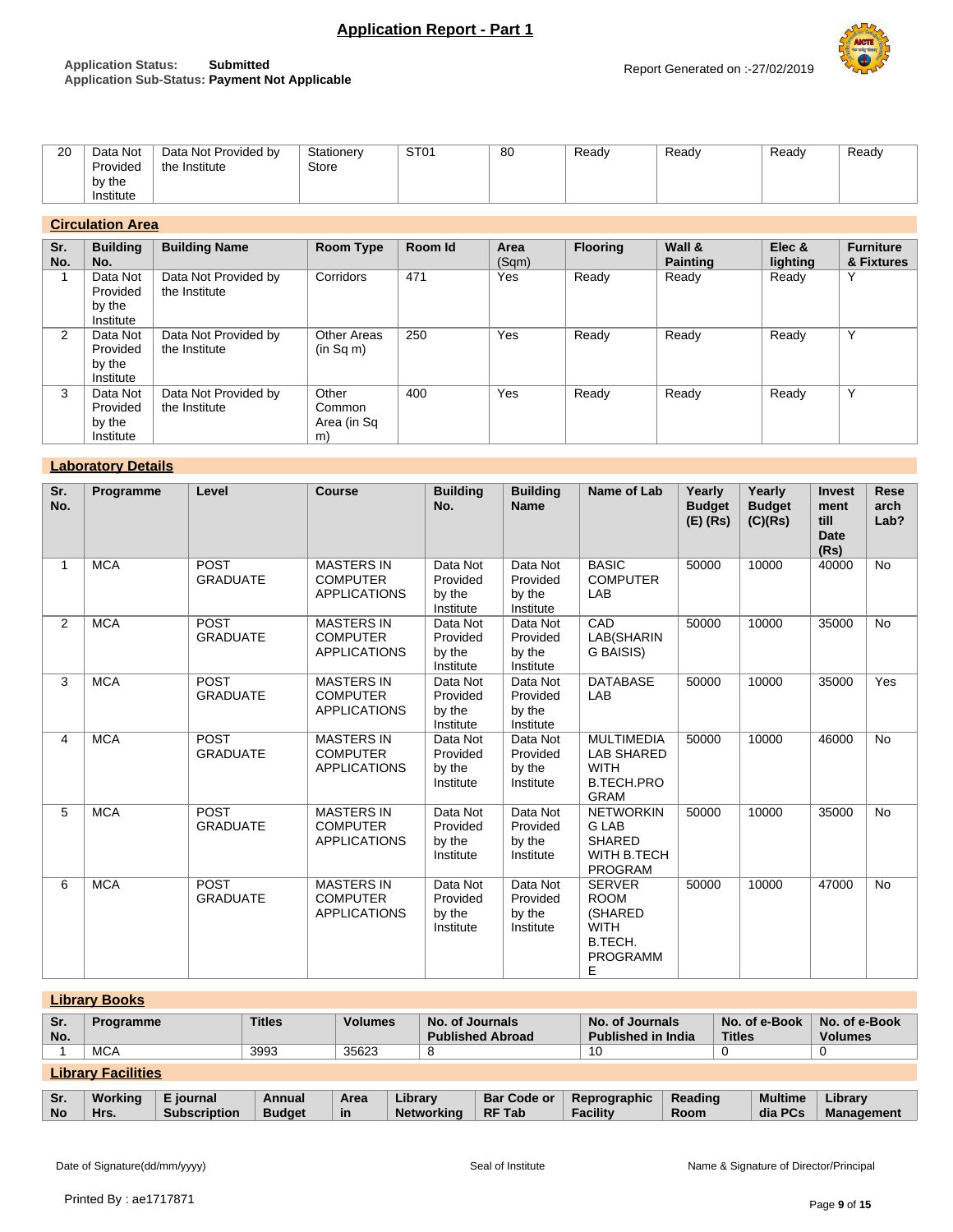### **Application Status: Submitted Application Sub-Status: Payment Not Applicable**



**(Rs) Sqm book handling Capacity (No. of Students) (No.) Software**  $1$  10am to 5pm **THROUGH** INFLIBNET, IEEE IEL ON-LINE 500000 2000 yes No Y 150 14 Yes

**e-Journal Declaration Status of declaration check box**

Yes

```
BY CLICKING THIS CHECK BOX THE INSTITUTE HEREBY DECLARES THAT IT HAS SUBSCRIBED FOR ALL THE 
REQUIRED E-JOURNALS AS MENTIONED IN APPROVAL PROCESS HANDBOOK 2019-2020.
Computational Facility
```

| $\circ$<br>z<br>൭ | ທ<br>ທ<br>န္တ | licai<br>$\Omega$<br>ω<br>ಕ<br>$\overline{g}$<br>ω<br>О<br><b>SO</b><br>ᆜ | m<br>ō<br>흐흐 | ā   | $\sim$<br>⌒<br>൹<br>Ē<br>ō,<br>൨ | $\omega$<br>$\overline{O}$<br>富<br>с<br>ffice<br>.⊆.<br>൨<br>O | Ω<br>C<br>ᠭᠣ<br>ω<br>$\Omega$<br>o<br>$\geq$ $\approx$ $\leq$ | 크.<br>o<br>$\circ$<br>ō<br>त्व<br>.c<br>π<br>ပ<br>ჭ<br>$\mathbf{a}$<br>w<br>৳<br>-<br>m<br>$\frac{5}{5}$ $\frac{5}{5}$ | ω<br>ທ<br>ο<br>ᠭᠣ<br>ω<br>௳ | ₽<br>available<br>だ<br>ē<br>$\overline{\mathbf{e}}$<br>ਹ<br>. .<br>ত<br>$\sim$ |
|-------------------|---------------|---------------------------------------------------------------------------|--------------|-----|----------------------------------|----------------------------------------------------------------|---------------------------------------------------------------|------------------------------------------------------------------------------------------------------------------------|-----------------------------|--------------------------------------------------------------------------------|
|                   | 6             | 25                                                                        | 1000         | 1:1 | 175                              | 5                                                              | 14                                                            | 20                                                                                                                     | 14                          | 12                                                                             |

## **Hostel Facility**

| $\dot{z}$<br>ທັ | 6a<br>ਠ<br>oms<br>ত প<br>크.<br>Õ<br>5<br>ත<br>bed/ro<br>ā<br>ğ<br>ہ<br>2<br><b>e</b><br>৳ | $\frac{1}{2}$<br>Building | Building<br>đ<br>Name | ۰<br>සි<br>sq.m.<br>oms<br>gu<br>య<br>⊆<br>Ο<br>≔<br>о<br>등<br>o<br>៊<br>ၑ<br>ਙ<br>ہ<br>2<br>ā<br>ق<br>৳ | ş<br>Building | Building<br>৳<br>ee<br>ā | <b>Area</b><br>ά.<br><b>comoo</b><br><b>in</b><br>æ<br>න්<br>으.<br>room<br>ත<br>৳<br>Tripl<br>ಕ<br>ءِ<br>z<br><b>n</b> a<br>৳<br>₫ | $\frac{1}{2}$<br>Building | of Building<br>Name | 63<br>₫<br>ឌឹ<br>≒<br>∞ర<br>$\circ$<br>$\circ$<br>g<br>c<br>ත<br>٥<br>৳<br>⊆<br>bed<br>$\mathsf{var}$<br>قع | $\frac{1}{2}$<br>uilding<br>w | Building<br>$\mathbf{r}$<br>Name |
|-----------------|-------------------------------------------------------------------------------------------|---------------------------|-----------------------|----------------------------------------------------------------------------------------------------------|---------------|--------------------------|------------------------------------------------------------------------------------------------------------------------------------|---------------------------|---------------------|-------------------------------------------------------------------------------------------------------------|-------------------------------|----------------------------------|
| 1               | <b>Boys</b><br>30                                                                         |                           | <b>BDA</b><br>Hostel  | 462<br>&                                                                                                 |               | New Boys                 | 6<br>&                                                                                                                             |                           | Main<br>Hostel      | <b>Boys</b><br>2                                                                                            | 1                             | Girls<br>host                    |
|                 | &<br>6                                                                                    |                           |                       | 9.5                                                                                                      |               |                          | 15                                                                                                                                 |                           |                     | &<br>20                                                                                                     |                               | el                               |
| 2               | <b>Girls</b>                                                                              | 2                         | Girls                 | 164                                                                                                      |               |                          | 0                                                                                                                                  | <b>BDA</b>                |                     | <b>Girls</b>                                                                                                |                               |                                  |
|                 | 10                                                                                        |                           | Hostel                | &                                                                                                        |               |                          | &                                                                                                                                  | Hoste                     |                     | $\Omega$                                                                                                    |                               |                                  |
|                 | &                                                                                         |                           |                       | 9.5                                                                                                      |               |                          | $\mathbf 0$                                                                                                                        |                           |                     | &                                                                                                           |                               |                                  |
|                 | 6                                                                                         |                           |                       |                                                                                                          |               |                          |                                                                                                                                    |                           |                     |                                                                                                             |                               |                                  |

## **Operational Funds**

| <b>Bank Name</b>    | Account No.              | <b>Bank Statement Date</b> | <b>Cash Balance</b> |
|---------------------|--------------------------|----------------------------|---------------------|
| UBI MJPRU BAREILLY  | FD NO. 6029675           | 19/12/2006                 | 91000000            |
| <b>OBC BAREILLY</b> | FD NO. 483590            | 03/10/2006                 | 10000000            |
| <b>OBC BAREILLY</b> | FD NO. 483536            | 11/08/2006                 | 10000000            |
| <b>OBC BAREILLY</b> | FD NO. 510575            | 01/08/2006                 | 8200000             |
| UBI MJPRU BAREILLY  | SAVING BANK A/C NO. 4094 | 15/12/2012                 | 46868000            |
| UBI MJPRU, Bareilly | FD No. 6029679           | 19/12/2006                 | 2000000             |

## **Financial Details(in Rs)**

| <b>Funds/ Grants from Central Government</b>                   |           | <b>Funds/ Grants from UGC</b>          | -0        |  |  |  |  |
|----------------------------------------------------------------|-----------|----------------------------------------|-----------|--|--|--|--|
| <b>Funds/ Grants from Student Fees</b>                         | 140000000 | <b>Funds/ Grants from Donations</b>    | -0        |  |  |  |  |
| <b>Funds/ Grants from State Government</b>                     |           | <b>Funds/ Grants from Other Bodies</b> | 350000    |  |  |  |  |
| <b>Funds/ Grants raised from Other Sources/</b>                | 10000000  | <b>Salary to the Teaching Staff</b>    | 120000000 |  |  |  |  |
| <b>Internal Revenue</b>                                        |           |                                        |           |  |  |  |  |
| <b>Remuneration to Visiting/Guest Faculty</b>                  | 18000000  | <b>Salary to Non-teaching Staff:</b>   | 15000000  |  |  |  |  |
| Library (Investments)                                          | 1000000   | <b>Equipment (Investments)</b>         | 10000000  |  |  |  |  |
| <b>Building Maintenance Expenses</b>                           | 1000000   | Other Expenditure (if any)             | 50000     |  |  |  |  |
| <b>Company/Industry Details</b>                                |           |                                        |           |  |  |  |  |
| Are you a Company/Industry wishing to set up a new Institute?: |           | <b>No</b>                              |           |  |  |  |  |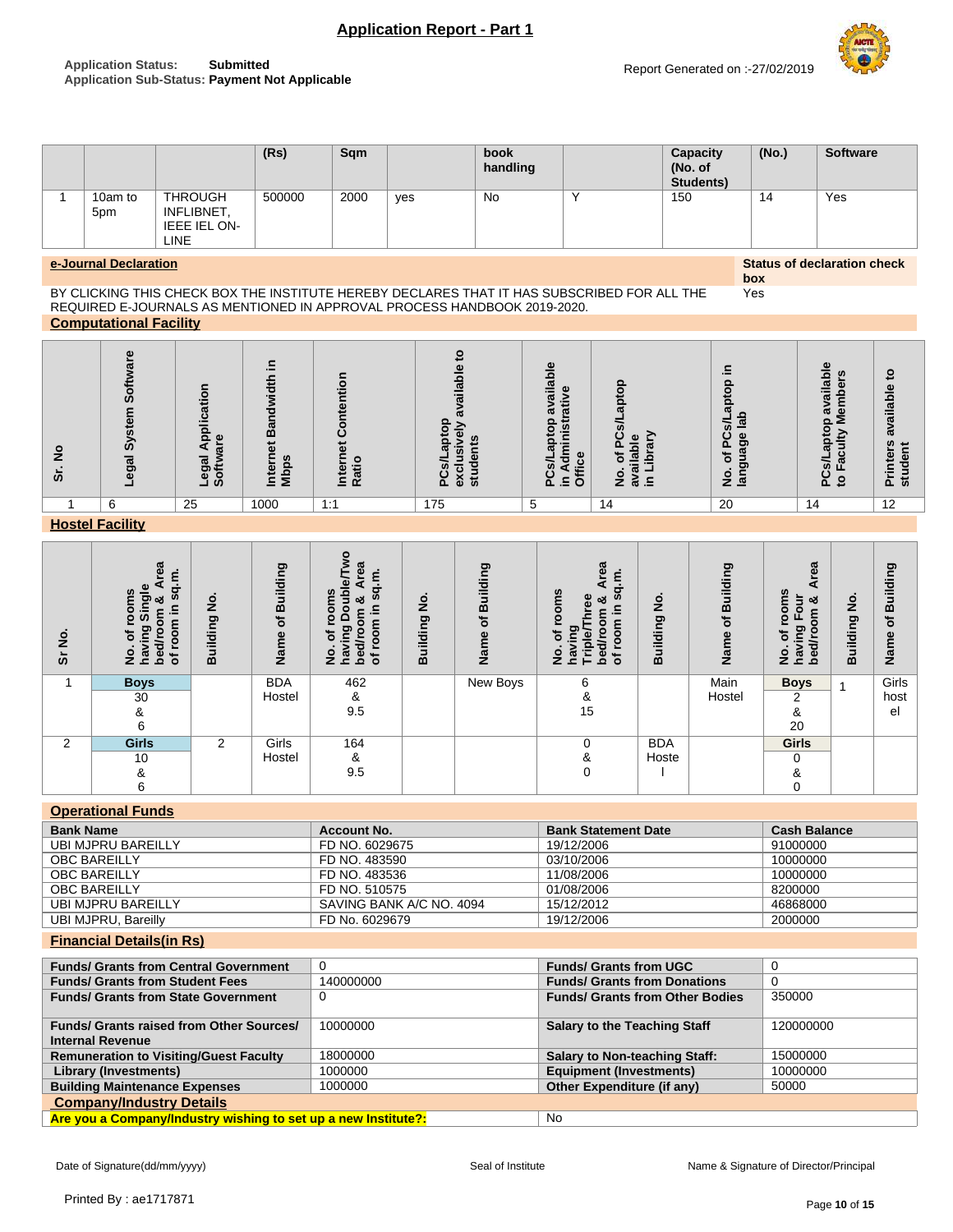**Type of Company/Industry:** NA **Is the company having Minimum** 

NA



|                |                                        |                                                                 |                        |                                           |                                                         | 100 Cr Turnover for the last 3<br>years? (Attach supporting<br>documents): |                                                             |                    |                                  |         |
|----------------|----------------------------------------|-----------------------------------------------------------------|------------------------|-------------------------------------------|---------------------------------------------------------|----------------------------------------------------------------------------|-------------------------------------------------------------|--------------------|----------------------------------|---------|
|                | <b>Company/Industry PAN No.:</b>       |                                                                 | <b>NA</b>              |                                           |                                                         | <b>Company/Industry TAN No.:</b>                                           |                                                             | <b>NA</b>          |                                  |         |
|                |                                        | <b>Company/Industry Registered Address:</b>                     | <b>NA</b>              |                                           | <b>Company/Industry Year of</b><br><b>Registration:</b> |                                                                            |                                                             | <b>NA</b>          |                                  |         |
|                | <b>Ombudsman/Grievance Details</b>     |                                                                 |                        |                                           |                                                         |                                                                            |                                                             |                    |                                  |         |
|                | <b>Grievance Committee Appointment</b> |                                                                 | Yes                    |                                           |                                                         | <b>OMBUDSMAN Appointment</b>                                               |                                                             | <b>No</b>          |                                  |         |
|                |                                        | <b>Ombudsman Appointment/Grievance Committee Details</b>        |                        |                                           |                                                         |                                                                            |                                                             |                    |                                  |         |
| Sr. No.        | Committee Type                         | Order Reference<br>No.<br>Appointment                           | Appointment<br>Date of | Name of the<br>Committee<br><b>Member</b> | Profession                                              | Address                                                                    | <b>Associated With</b>                                      | Mobile No.         | E-Mail Address                   | Fax No. |
| $\mathbf{1}$   | Grievance<br>Redressal                 | RU/Committee/De<br>an/2018                                      | 05/07/2018             | Dr. A.K. Jaitly                           | Profes<br>sor                                           |                                                                            | <b>MJP</b><br>Rohilkha<br>nd<br>Universit<br>у,<br>Bareilly | 9412<br>3025<br>26 | jaitly19<br>58@g<br>mail.co<br>m |         |
|                |                                        | <b>Anti-Ragging Related Details Provided by the Institute</b>   |                        |                                           |                                                         |                                                                            |                                                             |                    |                                  |         |
| 1              |                                        | <b>Constitution of Anti-Ragging Committee</b>                   |                        |                                           |                                                         | Yes                                                                        |                                                             |                    |                                  |         |
| $\overline{2}$ |                                        | Constitution of Anti-Ragging Squad                              |                        |                                           |                                                         | Yes                                                                        |                                                             |                    |                                  |         |
| 3              |                                        | Undertaking obtained from all Students                          |                        |                                           |                                                         | Yes                                                                        |                                                             |                    |                                  |         |
| $\overline{4}$ | <b>Appointment of Counselors</b>       |                                                                 |                        |                                           |                                                         | Yes                                                                        |                                                             |                    |                                  |         |
| 5              |                                        | Undertaking obtained from parents of all the students           |                        |                                           |                                                         | Yes                                                                        |                                                             |                    |                                  |         |
| 6              |                                        | Undertaking obtained from students staying in Hostel            |                        |                                           |                                                         | Yes                                                                        |                                                             |                    |                                  |         |
| $\overline{7}$ |                                        | Undertaking obtained from parents of students staying in Hostel |                        |                                           |                                                         | Yes                                                                        |                                                             |                    |                                  |         |
|                |                                        | <b>Anti-Ragging Committee/Squad Details</b>                     |                        |                                           |                                                         |                                                                            |                                                             |                    |                                  |         |
| Sr. No.        | Committee<br>Type                      | Order reference<br>Appointment<br>$\dot{\mathbf{z}}$            | Appointment<br>Date of | Name of the<br>Committee<br>Member        | Profession                                              | Address                                                                    | Associated<br>With                                          | Mobile No.         | E-Mail Address                   | Fax No. |

| ş<br>ŠΓ.     | Committ<br>Type           | Appoint<br>Order re<br>No.                   | Appoint<br>Date of | Name of<br>Committ<br>Member | Professi | Address | Associat<br>With                  | ∠<br>Mobile    | E-Mail A             | Fax No. |
|--------------|---------------------------|----------------------------------------------|--------------------|------------------------------|----------|---------|-----------------------------------|----------------|----------------------|---------|
| $\mathbf{1}$ | Anti-<br>Ragging<br>Squad | <b>RU/REG</b><br>OFF/2012/F-<br>519/06/09/12 | 06/09/2012         | Shri Viney<br>Rishiwal       | Procter  |         | <b>MJPR</b><br>U<br>Bareil<br>vl  | 94121<br>49229 | info@mjpr<br>u.ac.in |         |
| 2            | Anti-<br>Ragging<br>Squad | <b>RU/REG</b><br>OFF/2012/F-<br>519/06/09/12 | 06/09/2012         | Sh. O.P.<br>Updhaya          | Proctor  |         | <b>MJPR</b><br>U<br>Bareil<br>vl  | 58125<br>24232 | info@mjpr<br>u.ac.in |         |
| 3            | Anti-<br>Ragging<br>Squad | <b>RU/REG</b><br>OFF/2012/F-<br>519/06/09/12 | 06/09/2012         | Mohd. Saleam<br>Khan         | Proctor  |         | <b>MJPRI</b><br>U<br>Bareil<br>vl | 58125<br>24232 | info@mjpr<br>u.ac.in |         |
| 4            | Anti-<br>Ragging<br>Squad | <b>RU/REG</b><br>OFF/2012/F-<br>519/06/09/12 | 06/09/2012         | Sh. K.K.<br>Maheshwari       | Proctor  |         | <b>MJPR</b><br>U<br>bareill       | 58125<br>24232 | info@mjpr<br>u.ac.in |         |
| 5            | Anti-<br>Ragging<br>Squad | <b>RU/REG</b><br>OFF/2012/F-<br>519/06/09/12 | 06/09/2012         | Sh. Raj Kamal                | Proctor  |         | <b>MJPR</b><br>U<br>Bareill       | 58125<br>24232 | info@mjpr<br>u.ac.in |         |
| 6            | Anti-<br>Ragging<br>Squad | <b>RU/REG</b><br>OFF/2012/F-<br>519/06/09/12 | 06/09/2012         | Ashok Kuamr                  | Proctor  |         | <b>MJPR</b><br>U<br>Bareill       | 58125<br>24232 | info@mjpr<br>u.ac.in |         |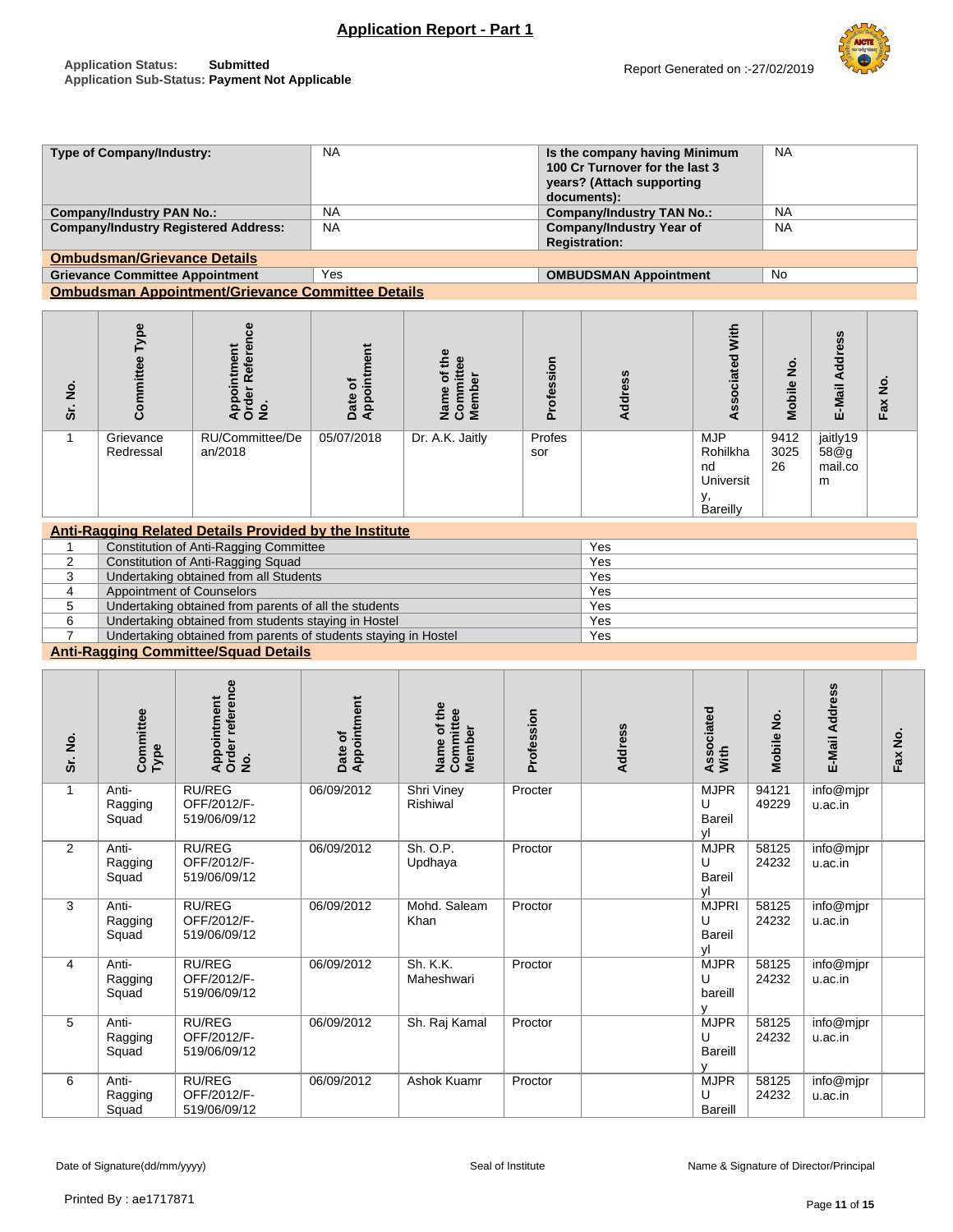| $\overline{7}$ | Anti-<br>Ragging<br>Squad         | <b>RU/REG</b><br>OFF/2012/F-<br>519/06/09/12 | 06/09/2012 | Sh. Vrijesh<br>Tripathi        | Proctor                                                          | y<br><b>MJPR</b><br>U<br>Bareill<br>v                                  | 58025<br>24232 | info@mjpr<br>u.ac.in            |
|----------------|-----------------------------------|----------------------------------------------|------------|--------------------------------|------------------------------------------------------------------|------------------------------------------------------------------------|----------------|---------------------------------|
| 8              | Anti-<br>Ragging<br>Squad         | <b>RU/REG</b><br>OFF/2012/F-<br>519/06/09/12 | 06/09/2012 | Sh. Asha<br>Chaube             | Proctor                                                          | <b>MJPR</b><br>U<br>bareill<br>y                                       | 58225<br>24232 | info@mjpr<br>u.ac.in            |
| 9              | Anti-<br>Ragging<br>Squad         | <b>RU/REG</b><br>OFF/2012/F-<br>519/06/09/12 | 06/09/2012 | Sh. J.N.Maurya                 | Procter                                                          | <b>MJPR</b><br>U<br>Bareill<br>٧                                       | 58125<br>24232 | info@mjpr<br>u.ac.in            |
| 10             | Anti-<br>Ragging<br>Committe<br>e | <b>RU/REG</b><br>OFF/2012/F-<br>519/06/09/12 | 06/06/2012 | Prof. A.K.<br>Gupta            | Dean                                                             | <b>MJPR</b><br>U,<br><b>Bareill</b><br>У                               | 58125<br>24232 | akg@mjpr<br>u.ac.in             |
| 11             | Anti-<br>Ragging<br>Committe<br>e | <b>RU/REG</b><br>OFF/2012/F-<br>519/06/09/12 | 06/09/2014 | Civil<br>Administration        | City<br>Magistrate                                               | <b>MJPR</b><br>U<br>Bareill<br>y                                       | 58125<br>24232 | info@mjpr<br>u.ac.in            |
| 12             | Anti-<br>Ragging<br>Committe<br>e | <b>RU/REG</b><br>OFF/2012/F-<br>519/06/09/12 | 06/09/2012 | Police<br>Administration       | Represent<br>ative of<br>Police                                  | <b>MJPR</b><br>U,<br>Bareill<br>V                                      | 58125<br>24232 | info@mjpr<br>u.ac.in            |
| 13             | Anti-<br>Ragging<br>Committe<br>e | <b>RU/REG</b><br>OFF/2012/F-<br>519/06/09/12 | 06/09/2012 | Local Media                    | Media<br>Reporting                                               | <b>MJPR</b><br>U<br>Bareill<br>y                                       | 58125<br>24232 | info@mjpr<br>u.ac.in            |
| 14             | Anti-<br>Ragging<br>Committe<br>е | <b>RU/REG</b><br>OFF/2012/F-<br>519/06/09/12 | 06/09/2012 | Dr. S.K. Garg                  | NGO of<br>Youth<br>Activity                                      | <b>MJPR</b><br>U<br>Bareill<br>۷                                       | 58125<br>24232 | info@mjpr<br>u.ac.in            |
| 15             | Anti-<br>Ragging<br>Committe<br>e | <b>RU/REG</b><br>OFF/2012/F-<br>519/06/09/12 | 06/09/2012 | Shri O. P.<br>Mishra           | Represent<br>ative of<br>parents                                 | <b>MJPT</b><br>U,<br>Bareill<br>v                                      | 58125<br>24232 | info@mjpr<br>u.ac.in            |
| 16             | Anti-<br>Ragging<br>Committe<br>e | <b>RU/REG</b><br>OFF/2012/F-<br>519/06/09/12 | 01/09/2016 | Smrati Sharma                  | Represent<br>ative of<br>Parents                                 | <b>MJPR</b><br>U,<br>Bareill<br>v                                      | 58125<br>24232 | info@mjpr<br>u.ac.in            |
| 17             | Anti-<br>Ragging<br>Committe<br>e | <b>RU/REG</b><br>OFF/2012/F-<br>519/06/09/12 | 09/09/2012 | All Proctors                   | Represent<br>ative of<br>faculty<br>mambers                      | <b>MJPR</b><br>U<br>Bareill<br>v                                       | 58125<br>24232 | info@mjpr<br>u.ac.in            |
| 18             | Anti-<br>Ragging<br>Committe<br>e | <b>RU/REG</b><br>OFF/2012/F-<br>519/06/09/12 | 06/09/2012 | Class<br>Representative        | Represent<br>ative of<br>student of<br>1year                     | <b>MJPR</b><br>U.<br>Bareill<br>y                                      | 58125<br>24232 | info@mjpr<br>u.ac.in            |
| 19             | Anti-<br>Ragging<br>Committe<br>e | <b>RU/REG</b><br>OFF/2012/F-<br>519/06/09/12 | 06/09/2012 | <b>Class</b><br>Representative | Represent<br>ative of<br>student of<br>class II, III,<br>IV year | <b>MJPR</b><br>U,<br>Bareill<br>У                                      | 58125<br>24232 | info@mjpr<br>u.ac.in            |
| 20             | Anti-<br>Ragging<br>Committe<br>e | <b>RU/REG</b><br>OFF/2012/F-<br>519/06/09/12 | 06/09/2012 | Non Teaching                   | Registrar<br>of<br>University<br>or<br>Nominee                   | <b>MJPR</b><br>U,<br><b>Baeilly</b>                                    | 58125<br>24232 | info@mjpr<br>u.ac.in            |
| 21             | Anti-<br>Ragging<br>Squad         | <b>RU/REG</b><br>OFF/2012/F-<br>519/06/09/12 | 06/09/2012 | Dr. Ravendra<br>Singh          | Proctor<br>Incharge                                              | <b>MJP</b><br>Rohilk<br>hand<br>Univer<br>sity,<br><b>Bareill</b><br>У | 94121<br>48941 | $r.\n$ singh $@m$<br>jpru.ac.in |
| 22             | Anti-                             | <b>RU/REG</b>                                | 06/09/2012 | Janak Kapoor                   | Proctor                                                          | <b>MJPR</b>                                                            | 94123          | shivktomar                      |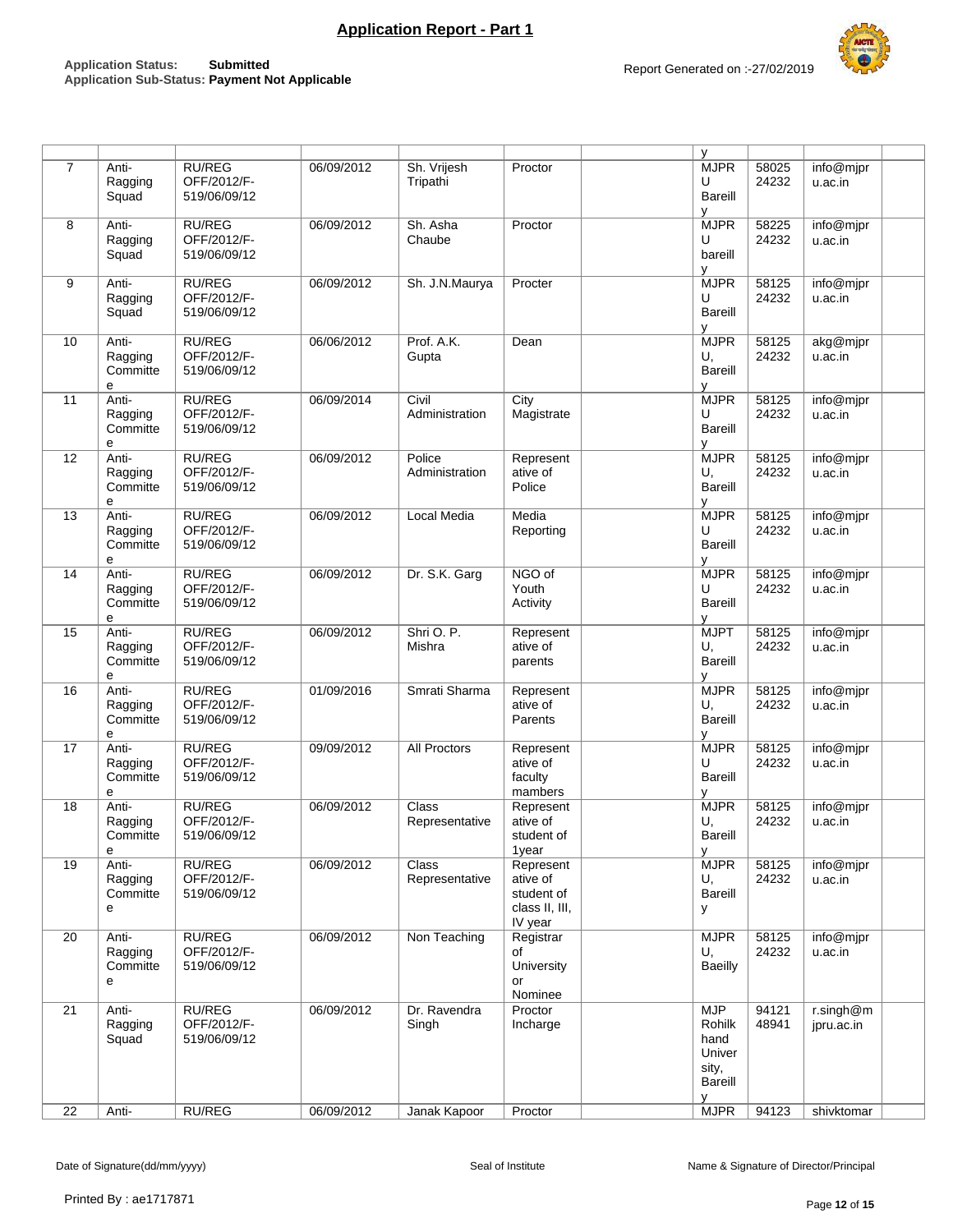

|                                                                                                                                                                 | Ragging                                                                                                                                      | OFF/2012/F-                                                                                                                                              |            |              |                                      |                                 | U           | 45666                                | @gmail.co                          |  |  |  |  |
|-----------------------------------------------------------------------------------------------------------------------------------------------------------------|----------------------------------------------------------------------------------------------------------------------------------------------|----------------------------------------------------------------------------------------------------------------------------------------------------------|------------|--------------|--------------------------------------|---------------------------------|-------------|--------------------------------------|------------------------------------|--|--|--|--|
|                                                                                                                                                                 | Squad                                                                                                                                        | 519/06/09/12                                                                                                                                             |            |              |                                      |                                 | Bareill     |                                      | m                                  |  |  |  |  |
|                                                                                                                                                                 |                                                                                                                                              |                                                                                                                                                          |            |              |                                      |                                 | v           |                                      |                                    |  |  |  |  |
| 23                                                                                                                                                              | Anti-                                                                                                                                        | <b>RU/REG</b>                                                                                                                                            | 06/09/2012 | Sh. Sanjay   | Procor                               |                                 | <b>MJPR</b> | 94125                                | akg@mjpr                           |  |  |  |  |
|                                                                                                                                                                 | Ragging                                                                                                                                      | OFF/2012/F-                                                                                                                                              |            | Singh        |                                      |                                 | U           | 66493                                | u.ac.in                            |  |  |  |  |
|                                                                                                                                                                 | Squad                                                                                                                                        | 519/06/09/12                                                                                                                                             |            |              |                                      |                                 | Bareill     |                                      |                                    |  |  |  |  |
|                                                                                                                                                                 |                                                                                                                                              |                                                                                                                                                          |            |              |                                      |                                 | v           |                                      |                                    |  |  |  |  |
| 24                                                                                                                                                              | Anti-                                                                                                                                        | <b>RU/REG</b>                                                                                                                                            | 06/09/2012 | Sh. Yatender | Proctor                              |                                 | <b>MJPR</b> | 94128                                | shivktomar                         |  |  |  |  |
|                                                                                                                                                                 | Ragging                                                                                                                                      | OFF/2012/F-                                                                                                                                              |            | Kumar        |                                      |                                 | U           | 22457                                | @gmail.co                          |  |  |  |  |
|                                                                                                                                                                 | Squad                                                                                                                                        | 519/06/09/12                                                                                                                                             |            |              |                                      |                                 | Bareill     |                                      | m                                  |  |  |  |  |
|                                                                                                                                                                 |                                                                                                                                              |                                                                                                                                                          |            |              |                                      |                                 | y           |                                      |                                    |  |  |  |  |
|                                                                                                                                                                 |                                                                                                                                              | <b>Renewable Energy Related Details/Conservation of Energy Details</b>                                                                                   |            |              |                                      |                                 |             |                                      |                                    |  |  |  |  |
| Sr. No.                                                                                                                                                         | <b>Particulars</b>                                                                                                                           |                                                                                                                                                          |            |              |                                      |                                 |             | <b>Details Provided by Institute</b> |                                    |  |  |  |  |
| $\mathbf{1}$                                                                                                                                                    |                                                                                                                                              | Total land available (in Sqm.)                                                                                                                           |            |              |                                      |                                 | 836080      |                                      |                                    |  |  |  |  |
| $\overline{2}$                                                                                                                                                  |                                                                                                                                              | No. of buildings with roof tops                                                                                                                          |            |              |                                      |                                 | 3           |                                      |                                    |  |  |  |  |
| 3                                                                                                                                                               |                                                                                                                                              | Annual electricity consumption (No. of units) during previous financial year                                                                             |            |              |                                      |                                 | 971217      |                                      |                                    |  |  |  |  |
| 4<br>5                                                                                                                                                          |                                                                                                                                              | Electricity Bill-Average rate per unit paid during previous financial year (Rs. / unit) & No. of units used<br>Renewable Energy, if any, used at present |            |              |                                      |                                 | 5.85<br>No  |                                      |                                    |  |  |  |  |
| 6                                                                                                                                                               |                                                                                                                                              | Land available for placing solar photovoltaic panels (in Sqm.)                                                                                           |            |              |                                      |                                 | 2000        |                                      |                                    |  |  |  |  |
| $\overline{7}$                                                                                                                                                  |                                                                                                                                              | Total approximate roof- top area available for placing solar photovoltaic panel (in Sqm.)                                                                |            |              |                                      |                                 | 1650        |                                      |                                    |  |  |  |  |
| 8                                                                                                                                                               |                                                                                                                                              | Whether a policy has been adopted to use only LED lamps?                                                                                                 |            |              |                                      |                                 | Yes         |                                      |                                    |  |  |  |  |
| 9                                                                                                                                                               | <b>Remarks</b>                                                                                                                               |                                                                                                                                                          |            |              |                                      |                                 |             |                                      | Data Not Provided by the Institute |  |  |  |  |
|                                                                                                                                                                 | <b>Other Facilities</b>                                                                                                                      |                                                                                                                                                          |            |              |                                      |                                 |             |                                      |                                    |  |  |  |  |
|                                                                                                                                                                 |                                                                                                                                              | All Weather Approach (Motorized                                                                                                                          | Yes        |              | <b>Backup Electric Supply</b>        |                                 | Yes         |                                      |                                    |  |  |  |  |
| Road)                                                                                                                                                           |                                                                                                                                              |                                                                                                                                                          |            |              |                                      |                                 |             |                                      |                                    |  |  |  |  |
|                                                                                                                                                                 | <b>Barrier free Environment</b>                                                                                                              |                                                                                                                                                          | Yes        |              | <b>CCTV Security</b>                 |                                 | No          |                                      |                                    |  |  |  |  |
| <b>ERP Software</b>                                                                                                                                             |                                                                                                                                              |                                                                                                                                                          | <b>No</b>  |              | <b>Electric Supply</b>               |                                 | Yes         |                                      |                                    |  |  |  |  |
|                                                                                                                                                                 | <b>General Insurance</b>                                                                                                                     |                                                                                                                                                          | Yes        |              | <b>Group Insurance</b>               |                                 | Yes         |                                      |                                    |  |  |  |  |
|                                                                                                                                                                 | <b>Institution Web Site</b>                                                                                                                  |                                                                                                                                                          | Yes        |              | <b>Insurance for Students</b>        |                                 | Yes         |                                      |                                    |  |  |  |  |
|                                                                                                                                                                 | <b>Internal Quality Assurance Cell</b>                                                                                                       |                                                                                                                                                          | Yes        |              | <b>Fire and Safety Certificate</b>   |                                 | Yes         |                                      |                                    |  |  |  |  |
|                                                                                                                                                                 |                                                                                                                                              |                                                                                                                                                          |            |              |                                      |                                 |             |                                      |                                    |  |  |  |  |
| <b>Media Cell</b>                                                                                                                                               |                                                                                                                                              |                                                                                                                                                          | Yes        |              | <b>Backup Electric Supply</b>        |                                 | Yes         |                                      |                                    |  |  |  |  |
|                                                                                                                                                                 |                                                                                                                                              |                                                                                                                                                          |            |              |                                      |                                 |             |                                      |                                    |  |  |  |  |
|                                                                                                                                                                 | <b>Medical &amp; Counseling facilities</b>                                                                                                   |                                                                                                                                                          | Yes        |              | <b>Notice Boards</b>                 |                                 | Yes         |                                      |                                    |  |  |  |  |
|                                                                                                                                                                 | <b>Public Announcement System</b>                                                                                                            |                                                                                                                                                          | Yes        |              | <b>Potable Water Supply</b>          |                                 | Yes         |                                      |                                    |  |  |  |  |
|                                                                                                                                                                 | Post & Banking/ATM                                                                                                                           |                                                                                                                                                          | Yes        |              | <b>Projectors in Classrooms</b>      |                                 | Yes         |                                      |                                    |  |  |  |  |
|                                                                                                                                                                 | <b>Sewage Disposal System</b>                                                                                                                |                                                                                                                                                          | Yes        |              | <b>Staff Quarters</b>                |                                 | Yes         |                                      |                                    |  |  |  |  |
|                                                                                                                                                                 | <b>Sports facilities</b>                                                                                                                     |                                                                                                                                                          | Yes        |              | <b>Auditorium</b>                    |                                 | Yes         |                                      |                                    |  |  |  |  |
|                                                                                                                                                                 | <b>Intellectual Property Right Cell</b>                                                                                                      |                                                                                                                                                          | Yes        |              | <b>Innovation Cell/Club</b>          |                                 | Yes         |                                      |                                    |  |  |  |  |
|                                                                                                                                                                 |                                                                                                                                              |                                                                                                                                                          |            |              |                                      |                                 |             |                                      |                                    |  |  |  |  |
|                                                                                                                                                                 | <b>Telephone &amp; FAX</b>                                                                                                                   |                                                                                                                                                          | Yes        |              | <b>Transport Facility</b>            |                                 | Yes         |                                      |                                    |  |  |  |  |
|                                                                                                                                                                 | <b>Vehicle Parking Facility</b>                                                                                                              |                                                                                                                                                          | Yes        |              | <b>First Aid Facility</b>            |                                 | Yes         |                                      |                                    |  |  |  |  |
|                                                                                                                                                                 | <b>Rain Water Harvesting</b>                                                                                                                 |                                                                                                                                                          | Yes        |              | <b>Solar Power Systems</b>           | Yes                             |             |                                      |                                    |  |  |  |  |
|                                                                                                                                                                 |                                                                                                                                              | <b>Appointment Of Student Counselor</b>                                                                                                                  | Yes        |              | <b>Establishment Of Anti Ragging</b> |                                 |             |                                      |                                    |  |  |  |  |
|                                                                                                                                                                 |                                                                                                                                              |                                                                                                                                                          |            |              | <b>Committee</b>                     |                                 |             |                                      |                                    |  |  |  |  |
|                                                                                                                                                                 | <b>Establishment Of Committee For</b>                                                                                                        |                                                                                                                                                          | Yes        |              |                                      | <b>Provision to watch MOOCS</b> | Yes         |                                      |                                    |  |  |  |  |
| <b>SC/ST</b>                                                                                                                                                    |                                                                                                                                              |                                                                                                                                                          |            |              | <b>Courses through Swayam</b>        |                                 |             |                                      |                                    |  |  |  |  |
|                                                                                                                                                                 |                                                                                                                                              | <b>Implementation of Unnat Bharath</b>                                                                                                                   | Yes        |              | <b>Institution-Industry Cell:</b>    |                                 | Yes         |                                      |                                    |  |  |  |  |
| Abhiyan:                                                                                                                                                        |                                                                                                                                              |                                                                                                                                                          |            |              |                                      |                                 |             |                                      |                                    |  |  |  |  |
|                                                                                                                                                                 | Implementation of examination                                                                                                                |                                                                                                                                                          | Yes        |              | <b>Implementation of Startup</b>     |                                 | Yes         |                                      |                                    |  |  |  |  |
| reforms                                                                                                                                                         |                                                                                                                                              |                                                                                                                                                          |            |              | <b>Policy</b>                        |                                 |             |                                      |                                    |  |  |  |  |
|                                                                                                                                                                 | Implementation of mandatory                                                                                                                  |                                                                                                                                                          | Yes        |              | Implementation of teacher            |                                 | Yes         |                                      |                                    |  |  |  |  |
|                                                                                                                                                                 | Internship policy for students                                                                                                               |                                                                                                                                                          |            |              | training policy                      |                                 | Yes         |                                      |                                    |  |  |  |  |
|                                                                                                                                                                 | <b>Participation in the National</b><br>Yes<br><b>Group Accident Policy to be</b><br><b>Innovation Ranking</b><br>provided for the employees |                                                                                                                                                          |            |              |                                      |                                 |             |                                      |                                    |  |  |  |  |
|                                                                                                                                                                 |                                                                                                                                              |                                                                                                                                                          |            |              |                                      |                                 |             |                                      |                                    |  |  |  |  |
| Stand Alone Language Laboratory (Minimum 25 PCs/Laptop up to total intake of 1000. Further additional 25                                                        |                                                                                                                                              |                                                                                                                                                          |            |              |                                      |                                 | Yes         |                                      |                                    |  |  |  |  |
| PCs/Laptop per intake of 1000):                                                                                                                                 |                                                                                                                                              |                                                                                                                                                          |            |              |                                      |                                 | Yes         |                                      |                                    |  |  |  |  |
| Safety Provisions including fire and other calamities<br>Establishment of Internal Complaint Committee (ICC) Committee As per section 4 of Sexual Harassment of |                                                                                                                                              |                                                                                                                                                          |            |              |                                      |                                 | Yes         |                                      |                                    |  |  |  |  |
|                                                                                                                                                                 |                                                                                                                                              | Women at Workplace(Prevention, Prohibition and Redressal) Act, 2013                                                                                      |            |              |                                      |                                 |             |                                      |                                    |  |  |  |  |
|                                                                                                                                                                 |                                                                                                                                              | Establishment of Grievance Redressal Committee in the Institute and Appointment of OMBUDSMAN by the                                                      |            |              |                                      |                                 | Yes         |                                      |                                    |  |  |  |  |
| <b>University</b>                                                                                                                                               |                                                                                                                                              |                                                                                                                                                          |            |              |                                      |                                 |             |                                      |                                    |  |  |  |  |
|                                                                                                                                                                 |                                                                                                                                              | Digital Payment for all Financial Transactions as per MHRD Directives                                                                                    |            |              |                                      |                                 | Yes         |                                      |                                    |  |  |  |  |
|                                                                                                                                                                 |                                                                                                                                              | Compliance of the National Academic Depository (NAD) as per MHRD Directives                                                                              |            |              |                                      |                                 | Yes         |                                      |                                    |  |  |  |  |
|                                                                                                                                                                 |                                                                                                                                              |                                                                                                                                                          |            |              |                                      |                                 |             |                                      |                                    |  |  |  |  |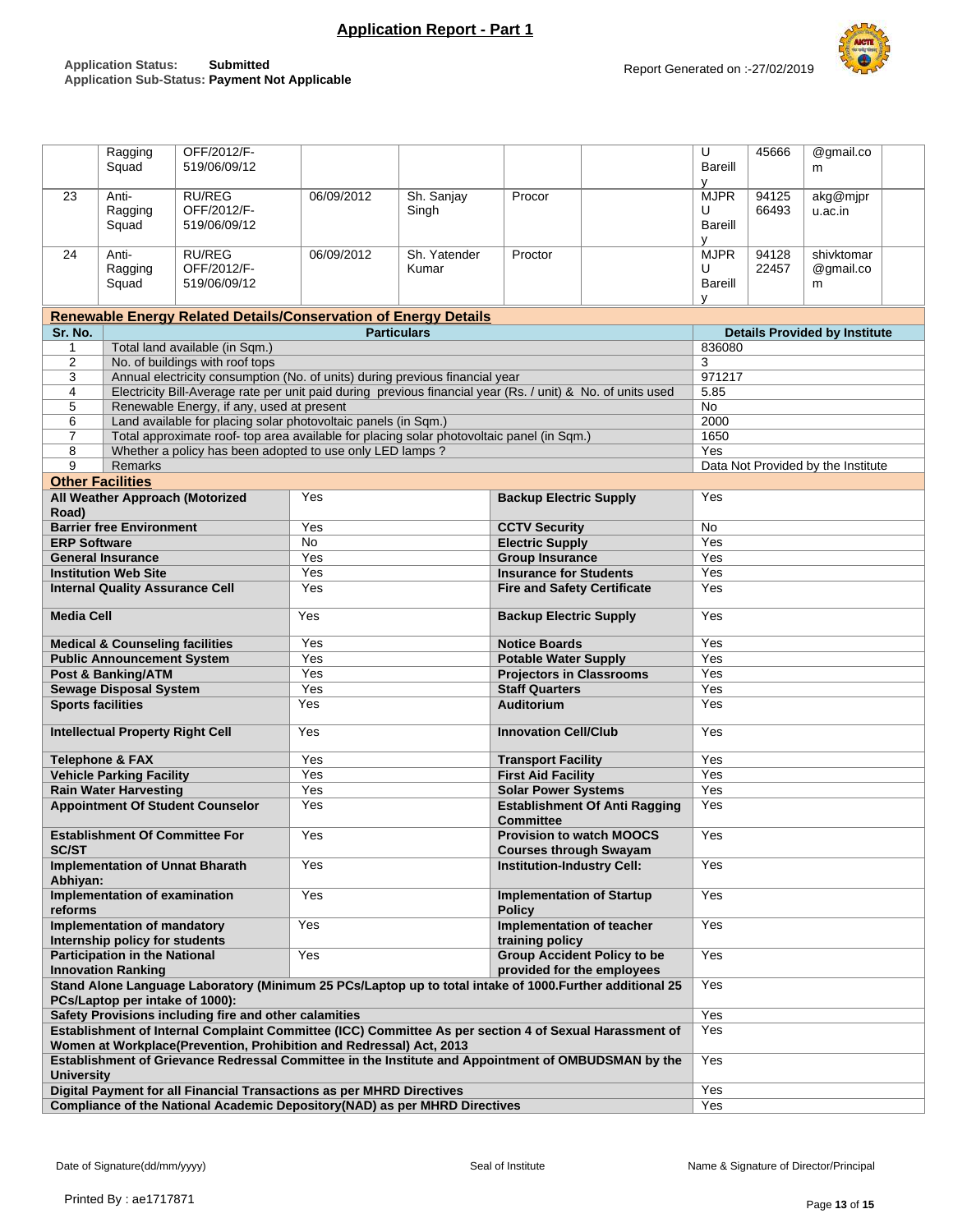

| Display Board within the premises as well as in the Website of the Institution Indicating the Feedback      | Yes        |
|-------------------------------------------------------------------------------------------------------------|------------|
| Facility of Students and Faculty Available in the AICTE Web Portal                                          |            |
| Implementing Food Safety and Standard Act, 2006 in the Institution                                          | Yes        |
| Implementation of Schemes Announced by MHRD                                                                 | Yes        |
| Offering of Skill Development Courses Approved by the Council                                               | Yes        |
| Participation in the National Institutional Ranking Framework(NIRF)                                         | Yes        |
| Fabrication Facility Laboratory (FABLAB) Tinkering Laboratory/Innovation Laboratory                         | Yes        |
| Waste Management and Environment Improvement Measures to Ensure a Sustainable Green Campus                  | Yes        |
| Copies of AICTE Approvals (LOA and EOA of subsequent years) obtained since Inception of Institution till    | <b>Yes</b> |
| date shall be placed in the Website of the Institution                                                      |            |
| Applied for Membership of National Digital Library                                                          | Yes        |
| <b>Establishment of Online Grievance Rederssal Mechanism</b>                                                | Yes        |
| Whether the institution has implemented Safety and Security measures in the Campus?                         | Yes        |
| Availability of quality sanitary napkins through sanitary napkin vending machines and ensuring safe and     | <b>No</b>  |
| environment friendly disposal of used sanitary napkin through sanitary napkin incinerator                   |            |
| In the Class Rooms available, at least ONE shall be a Smart Class Room per Department                       | Yes        |
| Training and Placement Cell with budget allocation proof of 1% of the total Institutional budget            | Yes        |
| Whether your Institution has introduced online Aadhar linked Biometric attendance for regular faculty       | <b>No</b>  |
| members?                                                                                                    |            |
| Display of Course(s) and "Approved Intake" in the Institution at the entrance of the Institution. Course(s) | Yes        |
| taken through duly recognized MOOCs shall be used as Supplementary Course(s)                                |            |
| Efforts to encourage Final Year students to appear GATE examination                                         | Yes        |
|                                                                                                             |            |
| Display of information submitted to AICTE (including the accreditation status and Board of Governors)       | Yes        |
| along with mandatory disclosures in the Web site of the Institution                                         |            |